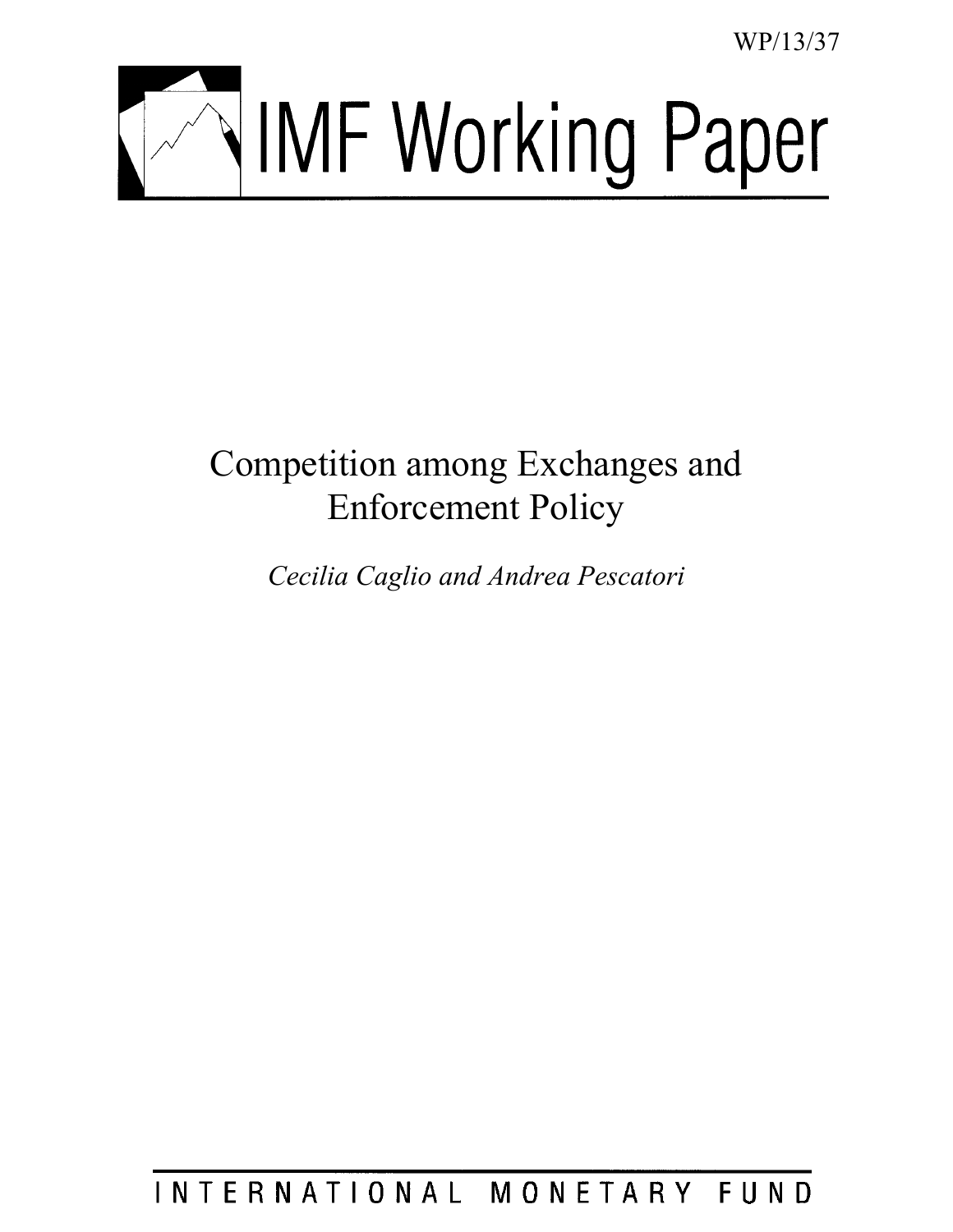# **IMF Working Paper**

# Research Department

# **Competition among Exchanges and Enforcement Policy**

# Prepared by Cecilia Caglio and Andrea Pescatori<sup>1</sup>

Authorized for distribution by Thomas Helbling

February 2013

## **Abstract**

**This Working Paper should not be reported as representing the views of the IMF.** The views expressed in this Working Paper are those of the author(s) and do not necessarily represent those of the IMF or IMF policy. Working Papers describe research in progress by the author(s) and are published to elicit comments and to further debate.

In this paper, we explore how competition among stock exchanges, operated as selfregulatory organizations (SROs), affects the design of their members' surveillance. We develop a model where two for-profit SROs compete for trading volume, while brokers execute transactions on behalf of the investors and may misreport the true cash flow. The SROs can deter a fraud by announcing an investigation and imposing a monetary penalty. The success of the investigation depends upon both the amount of resources devoted to monitoring and the efficiency of monitoring technologies. We show that when contracts are incomplete and investors do not have perfect information about the monitoring efficiency, competition among exchanges induces a race to the bottom in enforcement policy and a reduction in total welfare, compared to the case of a monopolist SRO.

JEL Classification Numbers: G12; G14; G18; K22

 $\overline{a}$ 

Authors E-Mail Address: apescatori@imf.org; cecilia.r.caglio@frb.gov

Keywords: Stock exchanges; self-regulatory organizations; financial regulation

<sup>&</sup>lt;sup>1</sup> Andrea Pescatori is an economist in the research department of the IMF; Cecilia Caglio is an economist at the Board of Governors at the Federal Reserve System. The views expressed in this paper are solely the responsibility of the authors and should not be interpreted as reflecting the views of the Board of Governors of the Federal Reserve System, any other person associated with it. We also would like to thank for helpful comments seminar participants at the Workshop on Money, Banking, and Payments (FRB Cleveland), FRB San Francisco, American University, GW University and the Securities and Exchange Commission and the participants of the FIRS 2010.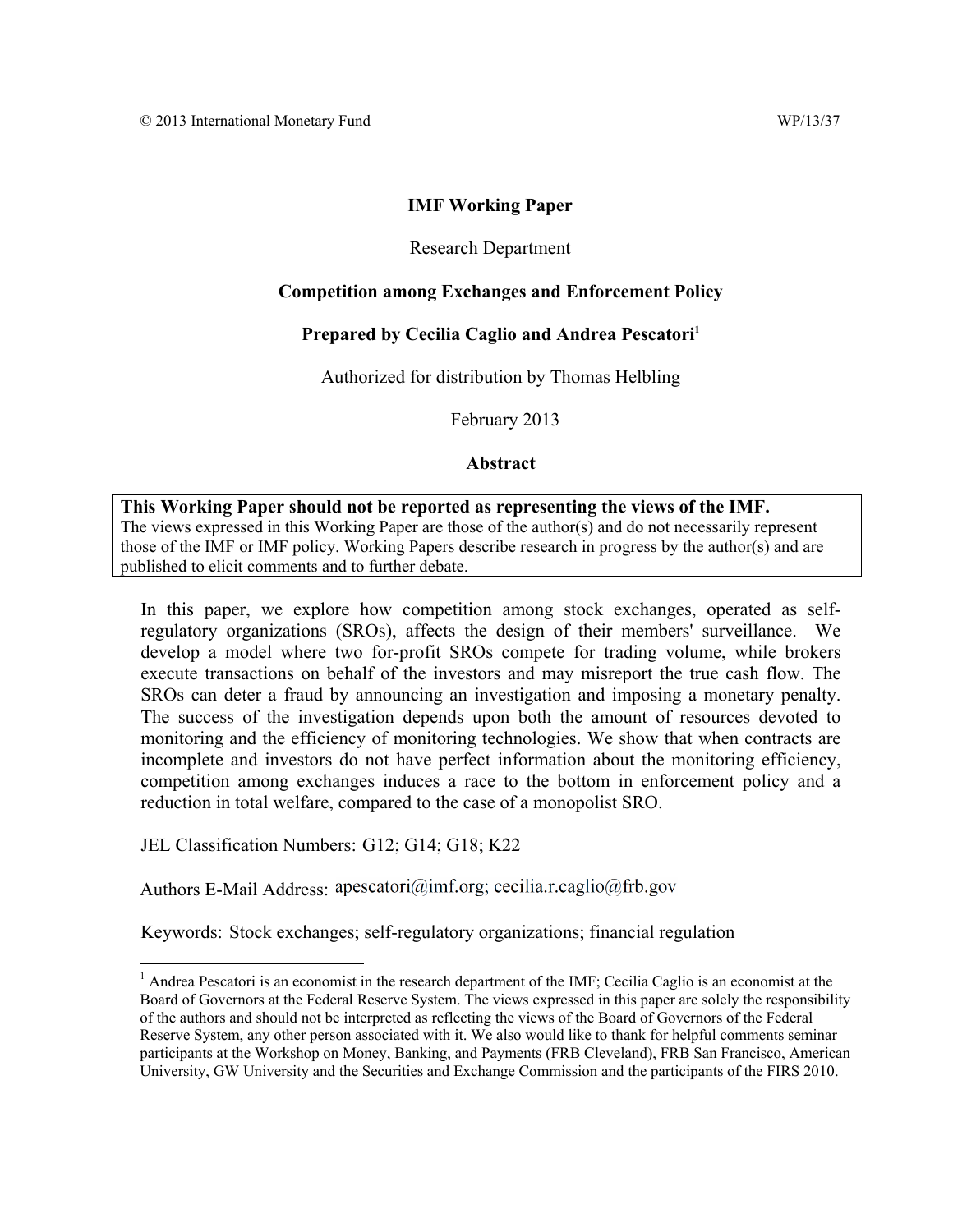# Contents

| I.             | $\overline{5}$                                                     |
|----------------|--------------------------------------------------------------------|
|                | 5                                                                  |
|                | 6<br>B. The SROs                                                   |
|                | $\overline{7}$                                                     |
|                | $\overline{7}$<br>D. The Broker-Investor Contract: General Results |
|                |                                                                    |
| H.             | 9                                                                  |
|                | 10                                                                 |
|                | B. The Broker Problem<br>11                                        |
|                | 12                                                                 |
|                | 12                                                                 |
|                |                                                                    |
| III.           | 14                                                                 |
|                | 14                                                                 |
|                | 16                                                                 |
|                | 17<br>C. The SRO Problem and Equilibrium                           |
|                | 1. The Monopolist Solution under Incomplete Contracts<br>18        |
|                |                                                                    |
| IV.            | 20                                                                 |
|                | 20                                                                 |
|                |                                                                    |
| V.             | 22                                                                 |
|                | 24                                                                 |
|                | 26                                                                 |
|                | 27                                                                 |
|                |                                                                    |
| <b>Tables</b>  |                                                                    |
|                |                                                                    |
| $\mathbf{1}$ . | 19                                                                 |
| 2.5            | 28                                                                 |

Figures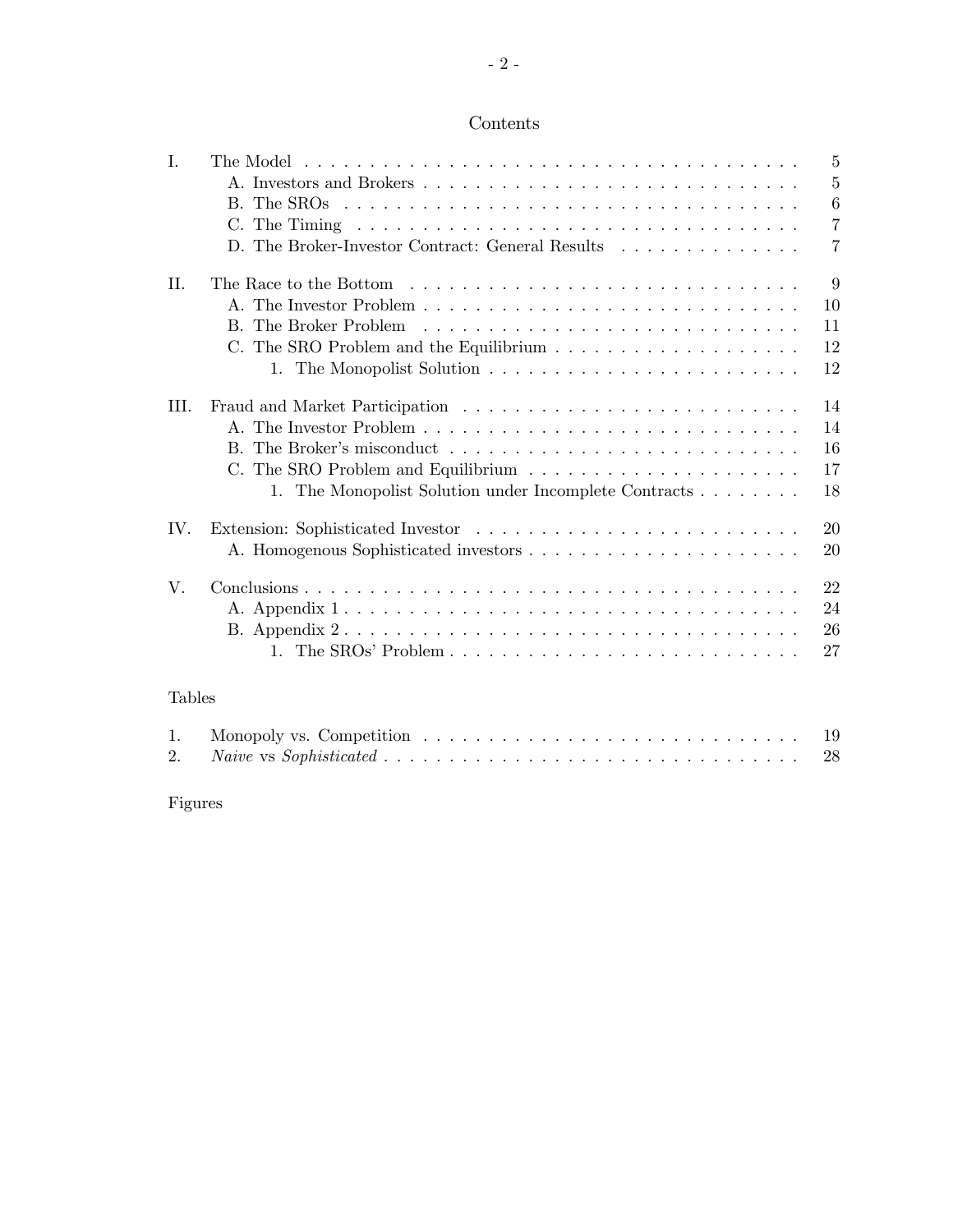The recent international economic turmoil has forced to reconsider the effectiveness of Önancial regulatory systems and has highlighted the importance of the enforcement of regulation for financial stability. In this context, a prominent issue is how to design an institutional framework that helps safeguard the integrity and stability of financial markets. This paper takes a narrower focus and studies how the institutional characteristics of the security industry—that have varied across time and regions—can affect the enforcement of regulation and, in turn, investors' market participation and welfare.

In the last few decades, the securities industry has experienced dramatic institutional and technological changes that have spurred competition among stock exchanges and induced the proliferation of new trading venues and platforms. While competition has probably lowered transaction fees and costs, the evolution of market centers from mutually-owned to profit-driven competitors<sup>1</sup> has raised concerns that the conflict of interest between the their regulatory function and their business operations could trigger a race to the bottom in market surveillance in order to attract trading activity and minimize regulatory  $\cos\lambda^2$ These concerns are exacerbated by the increased fragmentation of the order flow across multiple markets which makes more difficult to detect and deter frauds and generate questions about the responsibility for trading activity across market centers. In the paper we address this issue by analyzing the effects of competition among stock exchanges on their enforcement policy and, in turn, on the functioning of securities markets as proxied by overall investor participation in the market and the likelihood that brokers may be induced in illicit conduct.<sup>3</sup>

To analyze the effect of competition on enforcement policy we extend and adapt the framework of DeMarzo et al. (2005) to a competitive setting. Specifically, we consider a model where two for-profit Self-Regulatory Organizations (SROs) compete to attract trading volume by setting the transaction fees and enforcement policy.<sup>4</sup> While trading volume is ultimately related to investorsíwillingness to trade, transactions are actually executed by brokers on the behalf of investors. Since investors do not observe the transaction cash flow, however, the broker-investor relation is distorted by asymmetric

 ${}^{3}$  For example, in a recent article, by studying the differences across 42 exchanges worldwide, Cummings et al. (2011) show market that having detailed rules can improve investors' confidence and trading activity.

<sup>&</sup>lt;sup>1</sup>Since the Stockholm Stock Exchange demutualized in 1993, changing its organizational form to a forproÖt publicly listed organization, a considerable number of stock exchanges have took similar steps. For example, in the U.S. the Chicago Mercantile Exchange (CME) and Nasdaq went public in 2002, while NYSE demutualized in 2006, approximately 214 years after its founding.

<sup>&</sup>lt;sup>2</sup>These concerns are supported by some evidence. For example, the Securities and Exchange Commission (SEC) imposed sanctions on a SRO that failed to pursue the wrongdoing by a member firm, alleging that the failure to address the misconduct was maybe related to the firm been a critical component of the SROís business model to generate revenue for the SRO (see Securities and Exchange Commission, Securities Exchange Act of 1934, Release No. 34-51163, February 9, 2005).

<sup>&</sup>lt;sup>4</sup>The term self regulation in securities markets may be used to refer to formal SROs (i.e., securities exchanges with self-regulatory responsibilities), to common standards established by financial industry associations, and to the internal supervision and compliance functions within financial firms. This paper primarily examines self regulation performed by organizations with the power to regulate and oversee the activity of their members. The financial exchange industry around the world usually relies on SROs, such as the New York Stock Exchange (NYSE) and the Financial Industry Regulatory Authority (FINRA), to substantiate a regulatory system and guarantee its enforcement. In fact, SROs usually establish trading rules and listing standards, conduct surveillance of market operations, and oversee the activity of their members, i.e., broker-dealers.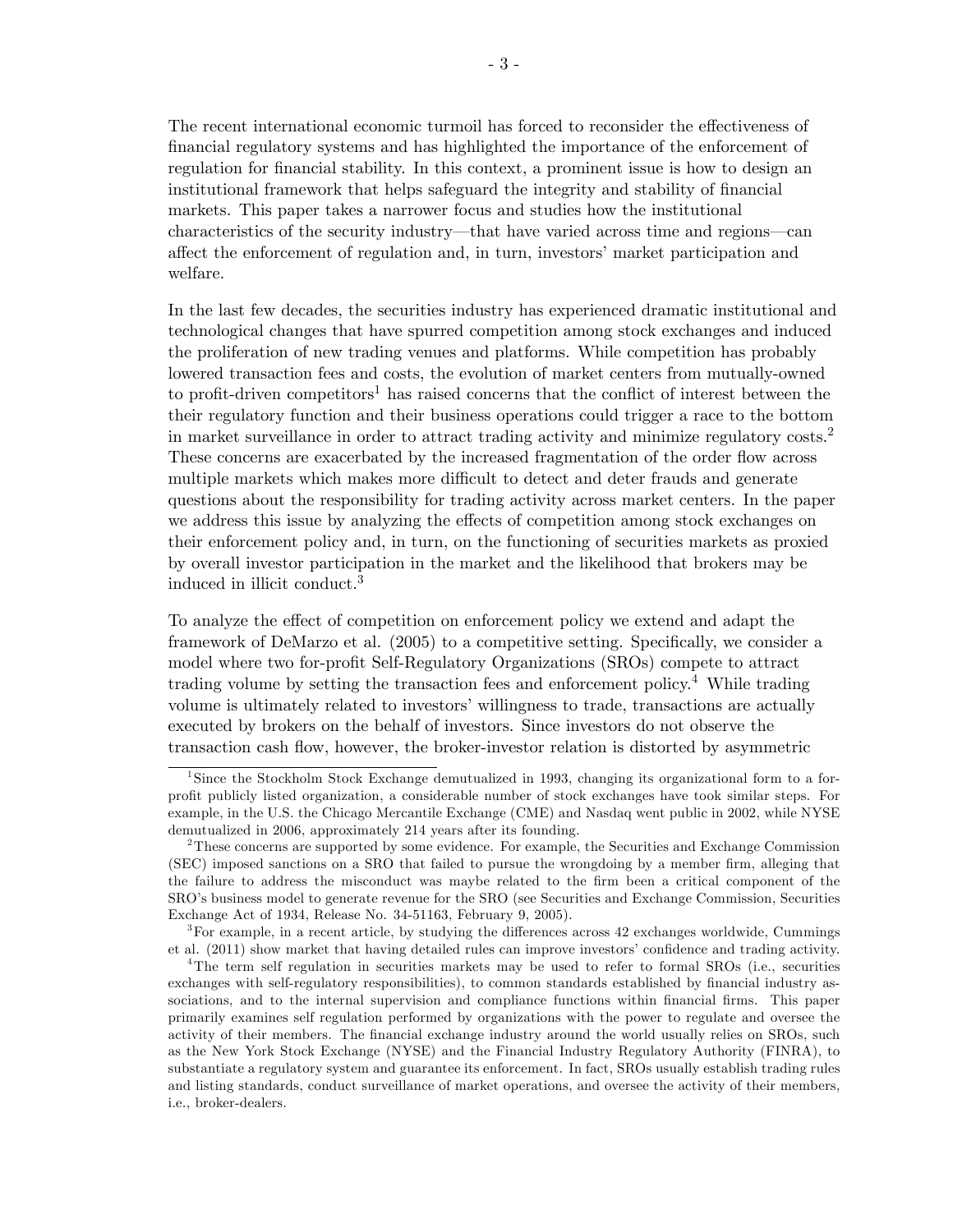information.<sup>5</sup> The SRO where the transaction is executed performs the investigation to verify the accuracy of the broker's report to the investor. A successful probability of investigation is related to the amount of resources allocated by the SRO to the monitoring activity. Hence, in our model the role of the SRO's enforcement policy is to devote monitoring resources to investigate brokers' conduct, charge penalties in case of misconduct, and, thus, dissuade brokers from deceiving investors.<sup>6</sup>

We analyze the equilibrium under different hypotheses concerning investors' information sets. In the Örst part of the paper we assume that investors can perfectly observe the monitoring technology. When contracts are complete, SRO competition, compared to monopoly, enhances welfare because it reduces both transaction fees and monitoring resource, while still preserving maximum market participation and preventing brokers<sup>'</sup> misconduct. In other words, a monopolist SRO wastes resources by over-monitoring brokers to reduce their information rent to its own advantage.

The previous result is overturned when we relax the assumption of complete contracts. Specifically, in the second part of the paper we postulate that whereas brokers and SROs have perfect knowledge of the monitoring technology, investors are uncertain (i.e., hold different beliefs) about the effectiveness of SRO monitoring in detecting a fraud. By introducing non contractible uncertainty, we show that competition among exchanges induces a reduction in total welfare, compared to monopoly. The result is driven by the relaxation of enforcement policies and, consequently, by the increased number of frauds in equilibrium. This has two effects: first, the higher probability of fraud reduces investors' participation, and, by construction, total trading volume; second, there is a waste of resources due to the higher number of investigations and to the legal and opportunity costs associated with them.

Finally, we show that our results are robust to different assumptions on the investor ability to influence the broker's trading venue choice. While in the main setup we assume that naive investors do not internalize the effect of their actions on the broker's choice of the trading venue, we extend the model to include sophisticated investors. They can be thought of as institutional investors who might be in the position of inducing a broker to trade in their preferred trading venue. In this case, fees are the means of competition used by SROs to gain market share and attract trading volume. However, the reduction in the SROs revenues due to lower fees forces SROs to relax their enforcement policies making this equilibrium observationally equivalent to the one where SROs compete through enforcement policies.

Our paper makes two main contributions to the literature. First, we contribute to the

 $5$ To give a few examples of conflicts between brokers and customers, brokers may engage in excessive trading in a customer's account in an attempt to generate commissions (churning); a brokerage firm or a broker may fail to properly inform the investor or misrepresent facts regarding an investment (omission or misrepresentation); also, if a broker fails to make recommendations that are appropriate and suitable to his client's circumstances, the broker may be liable to that client (unsuitability). According to the Dispute Resolution Statistics compiled by FINRA, from 2006 to September 2011, 25% and 11% of the number of controversies served by FINRA involved misrepresentation or omission of the broker and unsuitability cases, respectively.

 $6$ As in De Marzo et al. (2005), enforcement is modeled in a two-tier framework. Technically, this is considered a case of delegated auditing that falls into the broader category of hierarchical contracting (see Faure-Grimaud et al. 1999, among others).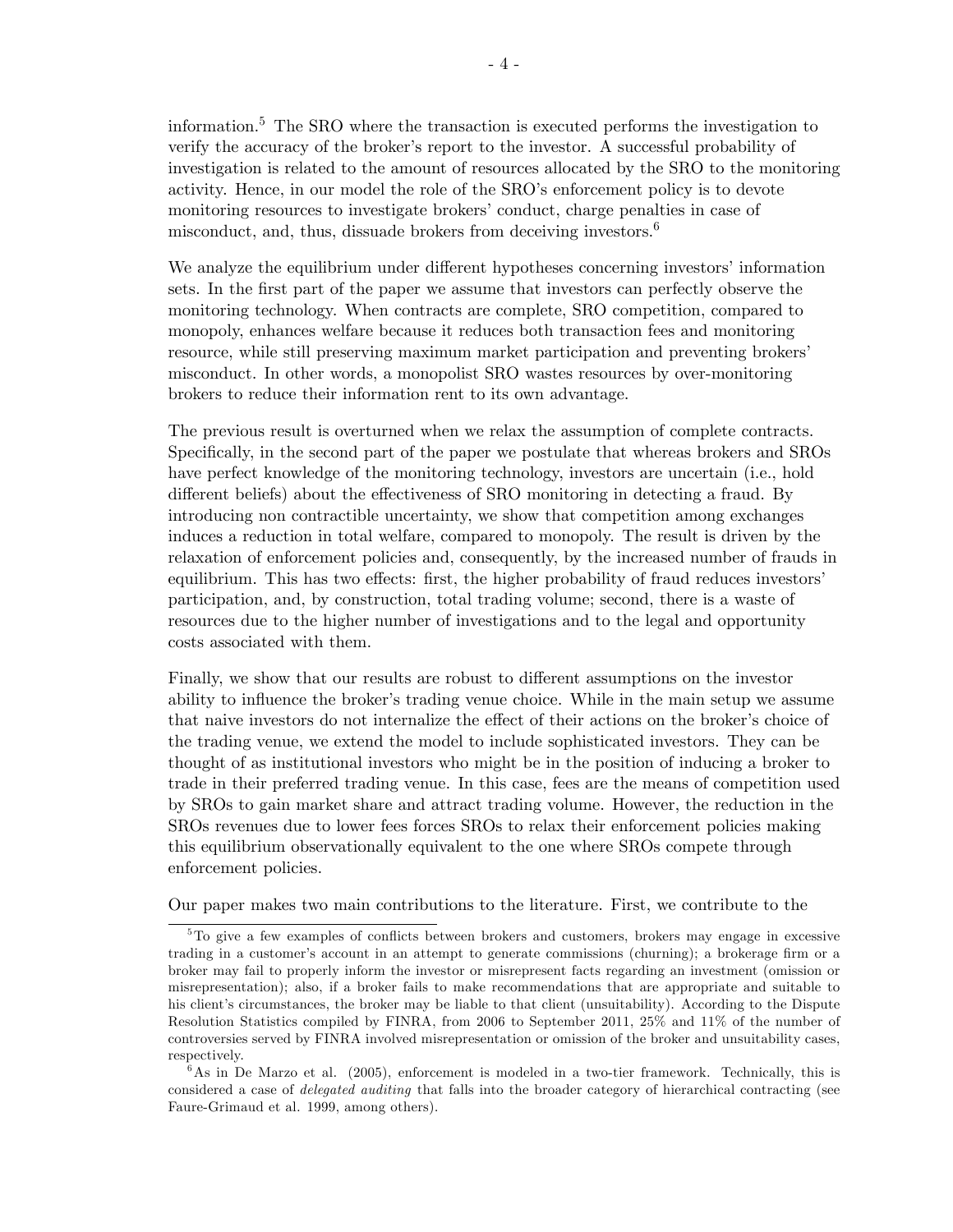debate about competition and effectiveness of self-regulation in the financial industry. In particular, we show that when for-profit SROs compete for trading volume, the quality of enforcement policy is penalized. In a paper closely related to ours, Santos and Scheinkman  $(2001)$  conclude that competition does not necessarily imply a race to the bottom.<sup>7</sup> In their model, traders may default and may differ in their credit quality. They show that when credit quality is observable, competitive intermediaries require the optimal amount of guarantees, whereas a monopolist demands fewer. If there is private information about credit quality, the result depends on the cost of default. Our analysis shows, on the contrary, that competition is likely to produce a less rigorous enforcement, reduce market participation, and increase the number of frauds, compared to a monopoly situation.

A standard result in the literature of self-regulating profession (Shacked and Sutton, 1981; Gehrig and Jost, 1995; DeMarzo et al., 2005) is that the cost of self-regulation is associated to some degree of monopoly power conferred to the members of the profession. Our second contribution is to show that this result applies also to a setting where SROs are independent for-profit competitors.<sup>8</sup>

The paper is organized as follows. In section 2, we present the model. In section 3, we analyze how SRO competition drives down enforcement policies compared to the monopoly case. In section 4 we introduce non-contractible uncertainty over SROs enforcement ability to analyze the impact of competition on frauds and investor participation. In section 5 we extend the model by considering the case of sophisticated investors. Section 6 concludes. All proofs are in the appendix.

# I. The Model

We consider an economy with three classes of agents: investors, brokers, and two competitive and identical SROs. Each SRO owns and manages a trading venue where brokers can execute transactions on behalf of the investors. As in De Marzo et al (2005), we rely on the costly-state-verification framework of Townsend (1979) and Mookherjee and Png (1989) to model the broker-investor relationship by assuming that brokers have private information on the cash áow of the transaction and may misreport this information to deceive investors.

#### A. Investors and Brokers

There is a continuum of risk-neutral brokers and investors, both of measure 1. After being randomly matched with a broker, each investor offers a take-it-or-leave-it contract to the

<sup>&</sup>lt;sup>7</sup>Other related papers are Foucault and Parlour (2004), who look at competition in listing fees, and Chemmanur and Fulghieri (2007), who focus on listing standards as a tool in competing with other exchanges for listings.

 $8De$ Marzo et al (2005) prove that "the control of the enforcement policy governing contracts confers substantial market power to a group of otherwise competitive agents (brokers)". However, Reiffen and Robe  $(2008)$  show that this result is not robust to the ownership structure of the SRO (for-profit vs. mutual), since a single for-profit SRO does not operate to the benefit of its member (see also Hart and Moore 1996) and Pirrong 2000 for a discussion on the governance of exchanges).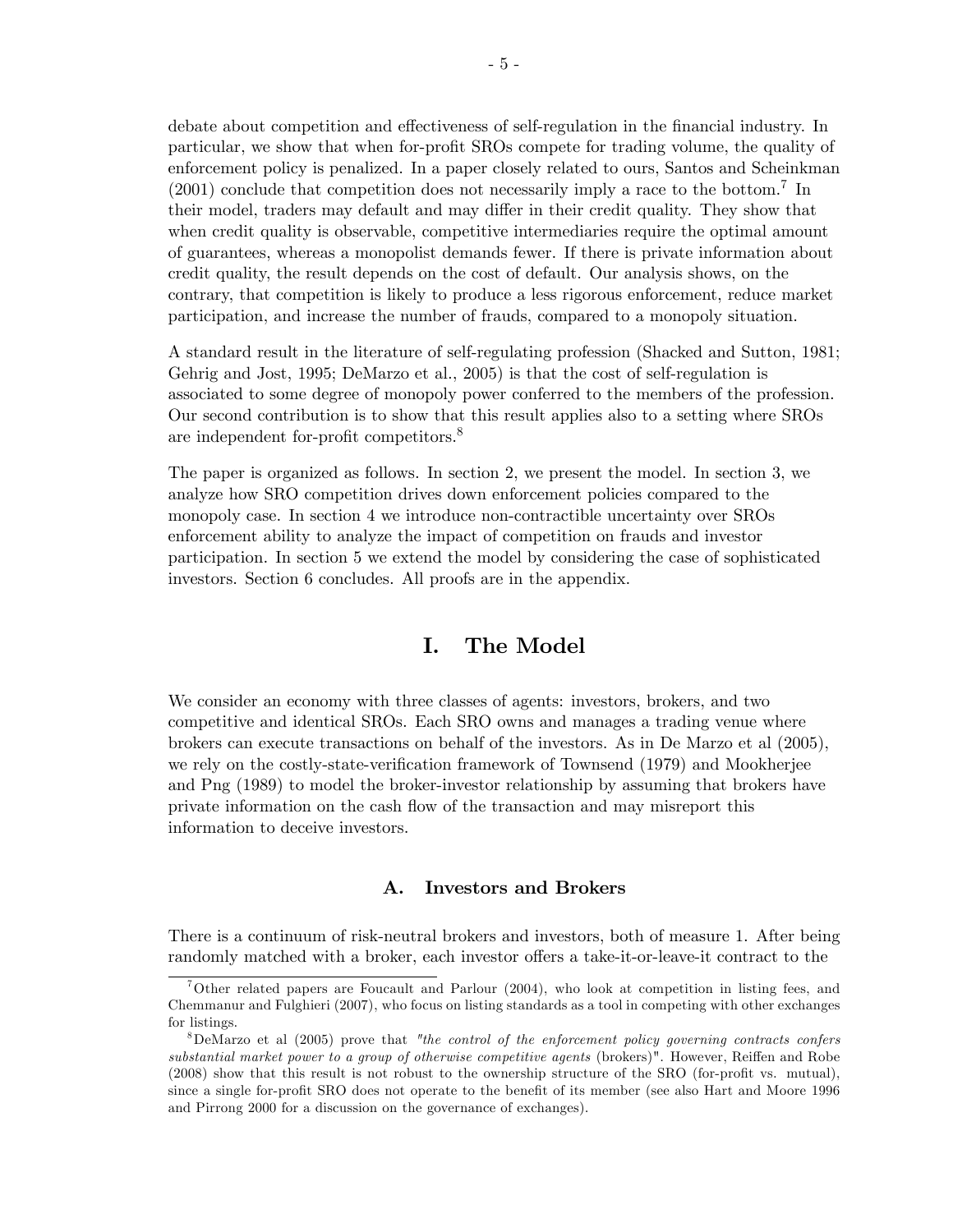broker to execute a trade that generates a random cash flow  $W$  (i.e., the value of the transaction). The offer is actually extended only if the investor's expected pay-off is at least equal to the investor's outside option  $\alpha$ . Because we assume that the value of the broker's outside option is 0, the broker accepts any feasible contract.

The transaction's cash flow,  $W$ , is a binary random variable that has support  $\Theta = {\omega, \overline{w}} \subset \mathbb{R}_+$  with  ${\omega < \alpha < \overline{w}}$ , and is independent of the SRO where the transaction takes place.<sup>9</sup> Its realization w is costlessly observable only by the broker and takes the value  $\underline{w}$  with probability  $\pi$ .

For any given contract, the broker optimally chooses whether to execute the transaction on SRO  $i = 1$  or  $i = 2$ —SROs are indexed by  $i \in \{1, 2\}$  or  $i^* \in \{1, 2\} \setminus \{y | y = i\}$ . Ex post, this choice is perfectly observable, thus, contractible, and captured by a binary random variable  $\chi$  with support  $\{1,2\}$  and probability distribution  $\{q_i\}_{i=1}^2$ . Technically,  $\chi$  is a trading venue indicator and the broker chooses the probability distribution of  $\chi$ . Hence, in equilibrium  $q_1$  represents the fraction of transactions executed on SRO 1, i.e., its market share.

After the transaction takes place, the investor receives a report  $r(w)$  from the broker. Since the support of W is common knowledge, it is reasonable to assume that  $r : \Theta \to \Theta$ . In other words, any report  $r \notin \Theta$  is trivially false.<sup>10</sup>

The menu of contracts available to the investor is represented by a class of functions  $\mathbb{Z}$ , where each function  $z(r, i) \in \mathbb{Z}$  defines the contractual amount of cash that the investor receives from the broker after the transaction is executed, contingent on the broker's report  $r(w)$  and the actual trading venue where the transaction took place. In other words,  $z(r, i)$  is the investor's state-contingent net trading profit.

Brokers may have an incentive to misreport the actual realization of  $W$ ; however, each  $SRO$  devotes an amount m of resources to verify the veracity of the report and is able to enforce a penalty  $x \geq 0$  to brokers, according to some pre-specified rules.

## B. The SROs

Each SRO announces and commits to an enforcement policy  $(m_i, x_i)$  and a trading fee  $t_i$ before the investor and the broker negotiate the contract  $z$ . The probability of detecting a fraud,  $p(m_i)$ , depends on the amount of resources spent in investigating brokers' reports,  $m_i \geq 0$ . A convenient formulation for  $p(m_i)$  is<sup>11</sup>

$$
p(m_i) = \max\{1 - \psi/m_i, 0\},\
$$

 $9$ Prima facie, a positive W seems to suggest that investors are always on the sell side. However, this is not the only interpretation: It is always possible to think of  $W$  as the investor's cash equivalent of the value of a buy-transaction.

 $10$ As it will be clear later on, in our framework the revelation principle does not necessarily hold, which may rehabilitate some alternative reporting strategies. Our assumption rules out this possibility that, in any case, does not seem appealing.

<sup>&</sup>lt;sup>11</sup>This is different from De Marzo *et al* (2005) which assume that the probability of an investigation is directly chosen by the SRO, while a fixed cost is paid by the SRO only in case of actual investigation. For a similar formulation see Greenwood et al. (2010).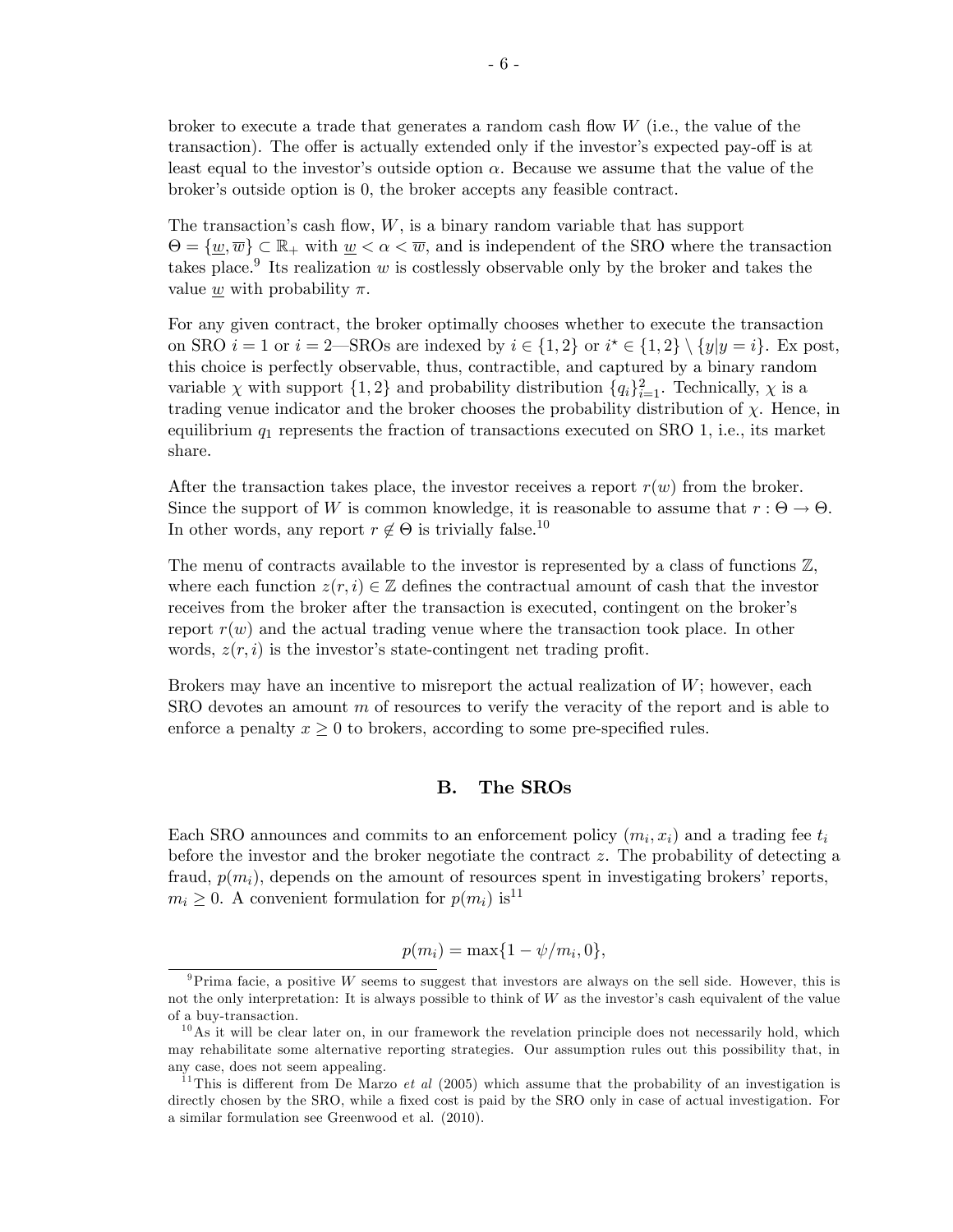where  $1/\psi \geq 0$  represents the efficiency level of the monitoring technology. The cost function  $C(m)$  associated with monitoring is increasing in the amount of resources devoted to monitoring, for simplicity we use the linear form

$$
C_i(m)=cm,
$$

where the constant  $c$  is the cost of a unit monitoring.

If a fraud is detected, the SRO i charges to the broker a monetary penalty,  $x_i(r, w)$ , which is a function of the cash flow reported by the broker  $r(w)$  and the actually observed cash flow w. The penalty is returned to the investor net of a fraction  $\gamma$  lost in legal and opportunity costs.

Finally, contrary to De Marzo et al (2005), we assume that SROs are profit maximizing entities that are owned by outside owners and compete with each other to attract trading volume.

#### C. The Timing

The timing of events in the model can be summarized as follows:

- 1. Each SRO simultaneously chooses and commits to an enforcement policy  $(m_i, x_i)$ and a trading fee  $t_i$ .
- 2. Based on the announced enforcement policies and transaction fees  $(m_i, x_i, t_i)_{i=1,2}$ , the investor can either offer a contract z to a broker or take the reservation utility  $\alpha$ .
- 3. If the investor offers the contract and the broker rejects it, the investor gets  $\alpha$ , while the broker gets 0. If the contract is accepted, the broker chooses where to execute the transaction (by choosing the probability  $q_i$ ).
- 4. The broker executes the transaction on the SRO i and privately observes the realization of  $W$ . He chooses the cash flow to report,  $r$ , and returns to the investor  $z(r, i)$ .
- 5. Given the report r, the SRO where the trade took place devotes  $m(r)$  resources to investigating it. A fraud has a probability  $p(m)$  of being detected. In case of detection, the SRO collects the penalty  $x$  from the broker and returns it to the investor net of a fraction  $\gamma$  lost in legal and opportunity costs.

#### D. The Broker-Investor Contract: General Results

As in DeMarzo et al. (2005), we initially introduce some general results for the contract between the broker and the investor that will simplify the derivation of the equilibrium conditions.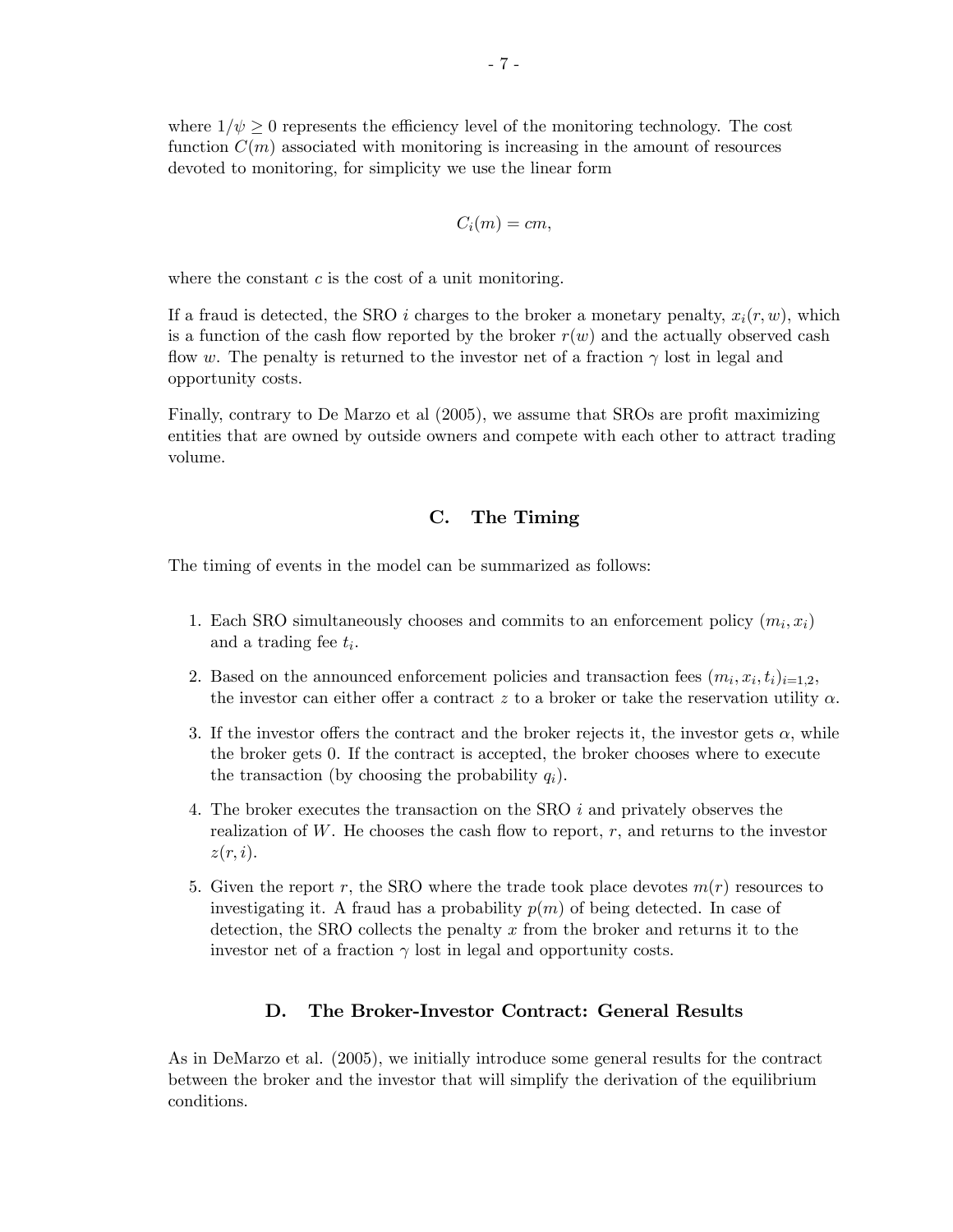The investor maximizes his expected payoff choosing a contract  $z \in \mathbb{Z}$ , such that  $z : \Theta \times \{1,2\} \to \mathbb{R}$ . The function  $z(r, i)$  specifies the cash transfer from the broker to the investor for each trading venue i and broker's cash-flow report  $r$ . Implicitly, it defines the compensation paid by the investor to the broker for his intermediation service.

Before choosing a reporting strategy, the broker observes the enforcement policies  $(m_i, x_i)$ , the realization of the trading venue indicator  $\chi$  and cash flow W, and transfers the transaction fee  $t_i$  to SRO  $i.^{12}$ 

The broker's feasibility constraint (BF) rules out the possibility of a strictly negative broker's payoff in any state of the world:

$$
(BF): z(r, i) \le w - t_i, \quad \forall w, r \in \Theta, i \in \{1, 2\}.
$$
 (1)

Since any feasible contract implies that the broker's payoff  $W - t - z$  is a non-negative random variable, the broker participation constraint (BIR) is always satisfied.

To simplify the notation we set  $z_i \equiv z(\underline{w}, i)$  and  $\overline{z}_i \equiv z(\overline{w}, i)$ , for  $i = 1, 2$ . In the rest of the paper, we assume that the brokerís transfer to the investor is always higher in the high cash-flow state than in the low cash-flow state, i.e.,  $z_i < \overline{z}_i$ .<sup>13</sup> It follows that it is never optimal for the broker to misreport the occurrence of the low cash flow—i.e.,  $r(\underline{w}) = \underline{w}$ . Hence, the broker's feasibility constraint can be written as  $z_i \leq \underline{w} - t_i$ ,  $i = 1, 2$ , when the low cash flow occurs. We can now state the following lemma:

**Lemma 1** Given  $\alpha > w$ , for each investor-broker pair, the broker's compensation for trading on  $SRO$  i and reporting the low cash flow, w, is zero:

$$
\underline{z}_i = \underline{w} - t_i.
$$

Because both SROs anticipate that  $r = \overline{w}$  is always a truthful report and investigation is costly, they devote zero monitoring resources to investigate high cash-flow reports,  $\overline{m} = 0$ and  $p(r = \overline{w}) = 0$ .

Given that  $\overline{z}_i > \underline{z}_i$ , the broker may have an incentive to report the low state when the high cash flow occurs. In fact, if no fraud is detected, he obtains a strictly positive payoff from misreporting:  $\overline{w} - t_i - \underline{z}_i = \overline{w} - \underline{w} > 0$ . However, there are two mechanisms that can prevent the broker from misreporting: the "carrot" of a compensation and the "stick" of a penalty. For instance, the investor can offer a positive compensation to the broker if the high state is reported; at the same time, the SROs can impose a penalty for misreporting and threaten to verify brokers' reports with some probability.<sup>14</sup>

 $12$ As we will see, the transaction fee is, ultimately, passed to the investor.

<sup>&</sup>lt;sup>13</sup>This assumption is not strictly necessary and is made for tractability. Here we sketch the outline of a possible proof. Since  $\alpha > w$  and the broker cannot pay back the investor more than the realized cash flow, in the case of a single SRO it must be that  $\overline{z} > z$ . By the same logic, it would be easy to prove that it is not possible to have  $\overline{z}_i \leq \underline{z}_i \ \forall i \in \{1,2\}$ . Finally, by contradiction, if  $\exists i \in \{1,2\}$  such that  $\overline{z}_i \leq \underline{z}_i$  the broker would choose to trade on SRO  $i$  with probability one (we will see this later on), violating the investor's participation constraint in equilibrium.

<sup>&</sup>lt;sup>14</sup> Interestingly, contrary to standard CSV models (Townsend 1979 or Williamson 1987) those two actions are no longer taken by the same agent.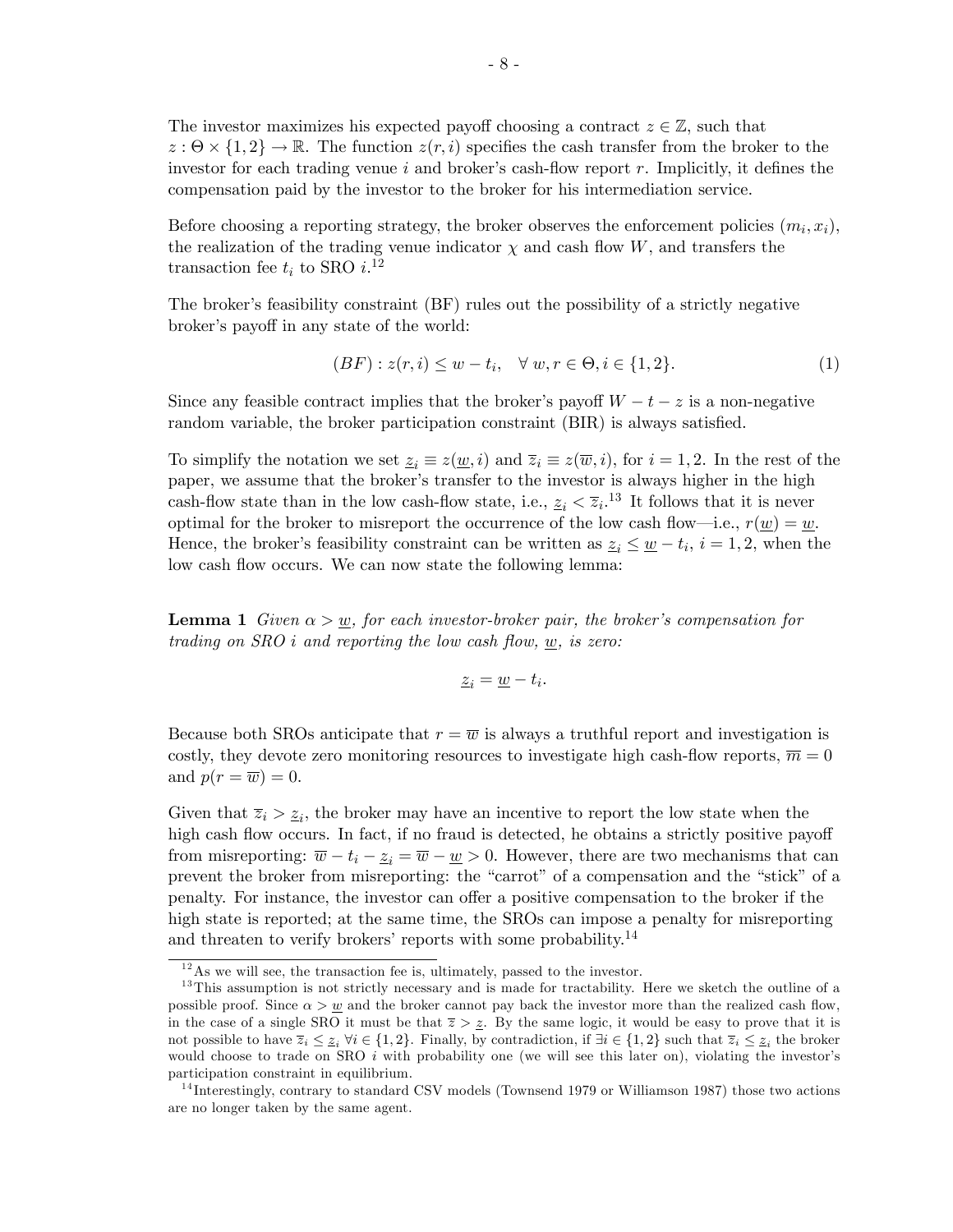To formalize the argument of the carrot and the stick, we explicitly write the two relevant broker's incentive compatibility constraints:<sup>15</sup>

$$
(BIC): \quad \overline{w} - t_i - \overline{z}_i \ge p_i(\underline{w}) \max{\overline{w} - \underline{w} - x_i, 0} + \dots
$$

$$
\dots + [1 - p_i(\underline{w})](\overline{w} - \underline{w}), \quad i = 1, 2. \tag{2}
$$

The LHS of equation  $(2)$  is the broker's compensation when the high state realization is reported truthfully (on SRO *i*)—which we denote by  $\rho_i \equiv \overline{w} - t_i - \overline{z}_i$ . The RHS represents the expected return from misreporting: This is a weighted average of the payoff obtained in case of detection,  $\max\{\overline{w} - \underline{w} - x_i, 0\}$ , and no detection of the fraud,  $(\overline{w} - \underline{w})$ .<sup>16</sup>

At the same time, to satisfy the investor's participation constraint both SROs must provide at least some minimal enforcement policy that prevents brokers from cheating. For this purpose, SROs can increase either the penalty or the monitoring (see equation 2). Unlike monitoring, however, increasing the penalty is costless. Hence, SROs always find optimal to set the penalty as high as possible. The limited liability assumption implies that the penalty  $x_i$  cannot exceed what the broker owns, i.e.,  $\max\{\overline{w} - \underline{w} - x_i, 0\} \ge 0$ . It is useful to write the following lemma:

**Lemma 2** Given  $\alpha > w$ , both SROs optimally set the penalty to its maximum:  $x_i = \overline{w} - w.$ 

Using the previously stated lemmas and noting that the probability of *not* detecting a fraud is  $\psi/m$ , we can rewrite equation (2) as

$$
(BIC): v_i(\overline{z}_i) \equiv \frac{\overline{w} - \overline{z}_i - t_i}{\overline{w} - \underline{w}} \underline{m}_i \ge \psi \tag{3}
$$

The function  $v_i$  characterizes the contract's ability to induce a broker to truthfully report a transaction that has taken place on  $SRO$  i. In other words, it captures the *incentive* power of a contract. It is worth noting that  $v_i$  is decreasing in  $\overline{z}$ , increasing in the broker's compensation, and increasing in  $m$ . Finally, the knowledge of the monitoring technology,  $\psi$ , is crucial for designing a contract that is incentive compatible.

## II. The Race to the Bottom

In this section, we study how competition can induce SROs to relax enforcement policies to attract trading volume in a basic setup with homogenous investors and complete contracts. One implication of these hypotheses is that in equilibrium investors always participate in the market and there is no fraud. The Örst result stems from the investor homogeneity assumption,  $17$  the second from the fact that the revelation principle holds under the complete contracts hypothesis.<sup>18</sup>

<sup>&</sup>lt;sup>15</sup>We do not allow negative penalties (prizes), and there is no penalty for truthful reports, i.e.,  $x_i(w, w) = 0$ .

<sup>&</sup>lt;sup>16</sup>In other words, if the BIC is satisfied, we have  $r(\overline{w}) = \overline{w}$ ; otherwise,  $r(\overline{w}) = \underline{w}$ .

<sup>&</sup>lt;sup>17</sup>Since investors are homogenous either all or none participate in the market. We will focus on the equilibrium where there is participation.

<sup>&</sup>lt;sup>18</sup>In the basic setup we impose no restriction to the contract space ( $\psi$  is perfectly observable). Hence, the revelation principle applies and it guarantees that it is never optimal to offer a contract that would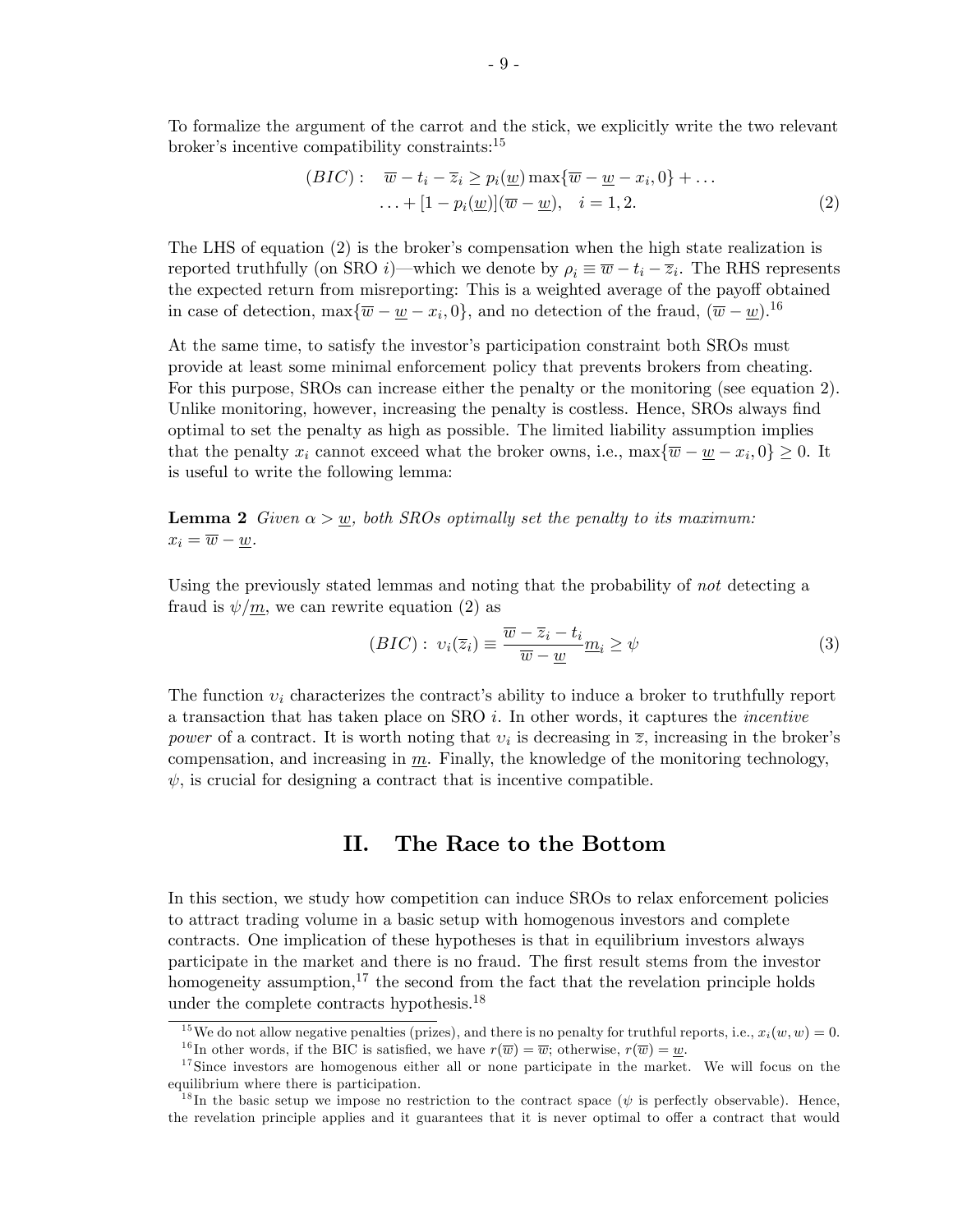#### A. The Investor Problem

Before offering a contract to the broker, the investor forms expectations about where the transaction will be executed. We define  $\tilde{q}_i$  to be the investor's subjective probability that  $\chi = i$ , to distinguish it from the the objective probability  $q_i$  defined in section A.. We assume that the investor follows a *simple rule* that assigns probability 1 to the trade to be executed on the SRO with the lowest monitoring resources. More precisely,  $\tilde{q}_i = 1$  for  $\underline{m}_i < \underline{m}_{i^*}$  and  $\tilde{q}_i = 1/2$  for  $\underline{m}_i = \underline{m}_{i^*}$ . As shown in the next section, this rule is consistent with the broker's optimal choice and in equilibrium  $\tilde{q}_i = q_i$ .

Implicitly, we are assuming that the investor does not design the contract strategically to induce brokers to trade on one of the two exchanges. In other words, an investor does not internalize his ability to induce the broker to trade on the SRO with higher monitoring resources.<sup>19</sup> This simplifies the investor problem: Wherever the transaction takes place, the investor minimizes the broker's compensation subject to the broker's incentive compatibility constraint (see equation 3).<sup>20</sup> The solution of the investor problem is summarized by the following proposition.

**Proposition 3** Given  $\underline{m}_i \geq \psi$ , and  $\tilde{q}_i = \tilde{q}(\underline{m}_i, \underline{m}_{i^*})$ , the optimal contract is

$$
\overline{z}_i = \overline{w} - \rho_i - t_i, \quad i = 1, 2,
$$
\n<sup>(4)</sup>

where the high-state optimal broker compensation  $\rho_i$  is given by

$$
\rho_i = \frac{\psi}{m_i} (\overline{w} - \underline{w}), \quad i = 1, 2. \tag{5}
$$

It is worth noting that, the transaction fee is ultimately paid by the investor, while the broker compensation is inversely related to the effectiveness of the monitoring  $(1 - \psi/m_i)$ , i.e., the probability of detecting a fraud.

To derive the investor participation constraint we first introduce the investor's expected profit. This is a weighted average of four possible outcomes, i.e., low or high cash flow executed on SRO 1 or 2, with the probabilities  $\tilde{q}$  and  $\pi$  reflecting the expectations relative to the trading venue  $\chi$  and cash-flow realization, respectively:<sup>21</sup>

$$
\sum_{i=1,2} \tilde{q}_i [\pi(\underline{w}-t_i) + (1-\pi)(\overline{w}-\frac{\psi}{\underline{m}_i}(\overline{w}-\underline{w})-t_i)].
$$

induce a fraud, i.e., where  $v_i < \psi$  (see Mookherjee and Png 1989 for the revelation principle with feasibility constraints).

 $19$ In the extension of the model (see section 6), we relax this assumption and analyze the case where investors internalize the effect of their contracts on the broker's choice of the trading venue. However, as we will see, the main conclusions are unaltered.

<sup>&</sup>lt;sup>20</sup>More precisely, for all  $\tilde{q}_i > 0$  the problem is isomorphic to maximize  $\overline{z}_i$  subject to the BIC constraint (3), for  $i = 1, 2$ . If  $\tilde{q}_i = 0$  variables related to SRO i are irrelevant for the investor. However, without loss of generality, we can still take the BIC constraint as binding  $v_i(\overline{z}_i) = \psi$ .

<sup>&</sup>lt;sup>21</sup>Notice that we use the results of lemma  $(1)$  and proposition  $(3)$  which stated that the low- and highcash-flow broker compensation is zero and  $\frac{\psi}{m_i}(\overline{w}-\underline{w})$ , respectively.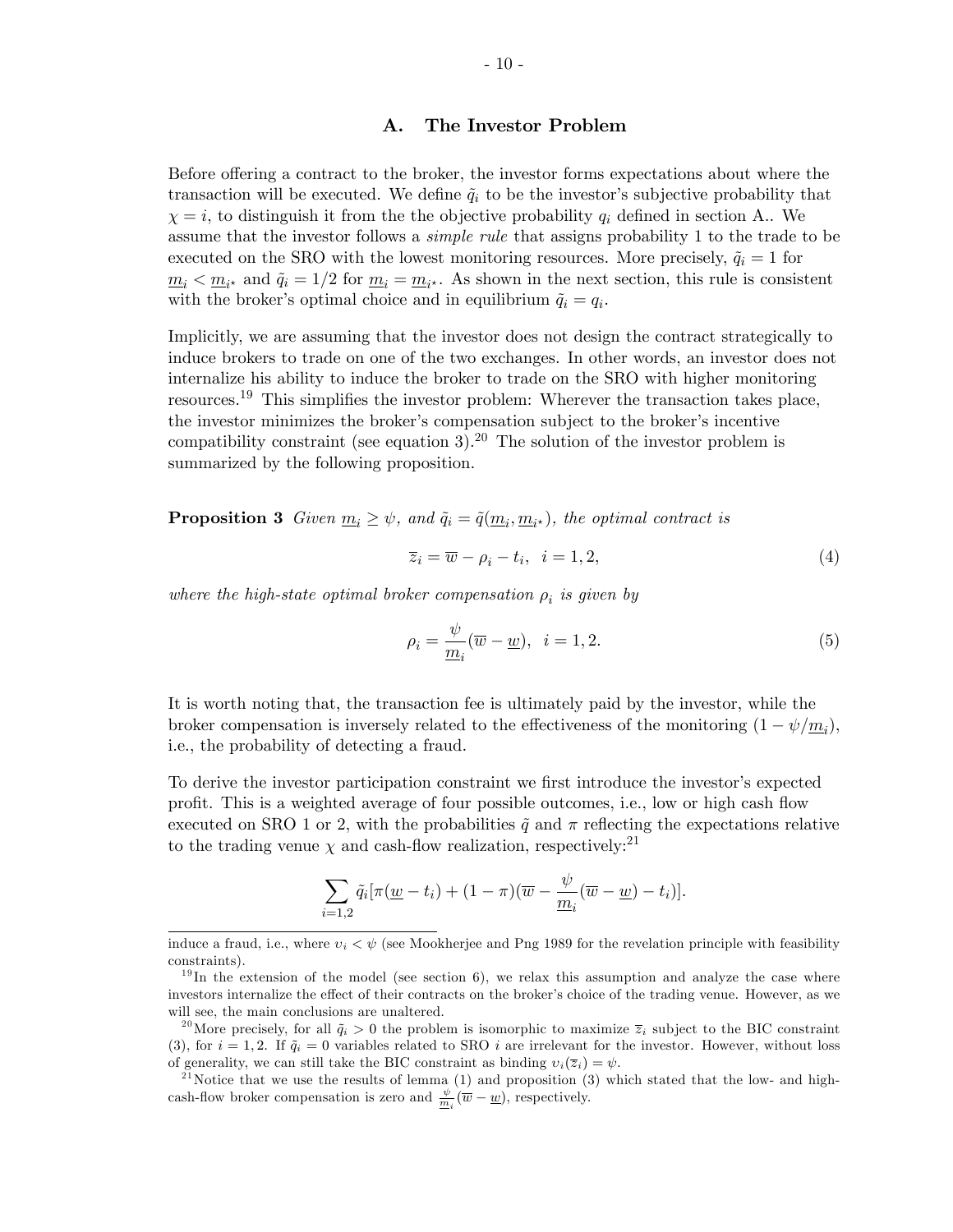On the one hand, the investor's expected profit is increasing in  $m_i$  because the more likely the investigations the lower the broker's compensation. On the other hand, because the broker's compensation is unaffected by transaction fees, the investor's profit is decreasing in  $t_i$ . Hence, rearranging the previous equation, we can write the investor (customer) individual rationality constraint (CIR) as

$$
(CIR): \ E[W] - \sum_{i=1,2} \tilde{q}_i[t_i + (1-\pi)(\overline{w} - \underline{w})\frac{\psi}{m_i}] \ge \alpha, \tag{6}
$$

where  $E[W] = \pi \underline{w} + (1 - \pi)\overline{w}$  is the expected value of the transaction.

## B. The Broker Problem

To choose the trading venue, brokers compare the expected utility  $U_i$  from trading on one SRO relative to the other. To derive  $U_i$  it is useful to analyze the high and low cash-flow realization separately. When the low cash flow realizes (with a probability  $\pi$ ), there is no gain from misreporting and the broker pay-off is  $\underline{w} - \underline{z}_i - t_i$ . When the high cash flow realizes, the broker may expect to profit from misreporting. However, an investigation is successful with a probability  $p$ , in which case the broker's payoff is  $\max\{\overline{w} - z_i(r(\overline{w})) - x_i(r(\overline{w}), \overline{w}) - t_i, 0\}.$  With a probability  $1 - p$  the investigation is not successful, which implies a payoff equal to  $\overline{w} - z_i(r(\overline{w})) - t_i$ . Hence, in its general form, the broker's expected utility derived from executing a trade on SRO  $i$  is

$$
U_i \equiv \pi(\underline{w} - \underline{z}_i - t_i) + (1 - \pi)[p_i(\max\{\overline{w} - z_i(r(\overline{w})) - x_i(r(\overline{w}), \overline{w}) - t_i, 0\}) + \dots \dots + (1 - p_i)(\overline{w} - z_i(r(\overline{w})) - t_i)].
$$
\n(7)

Because the revelation principle applies, we can replace  $r(\overline{w})$  with  $\overline{w}$  in equation (7). Furthermore, independently of the trading venue, the low cash-flow compensation is zero while by assumption there are no prizes for reporting truthfully, i.e.,  $x_i(\overline{w}, \overline{w}) = 0$ , while  $x(\underline{w}, \overline{w}) = \overline{w} - \underline{w}$  (see Lemmas 1 and 2). Hence, we can simplify the expression for  $U_i$  to

$$
U_i = (1 - \pi)(\overline{w} - \underline{w})\psi/\underline{m}_i.
$$
\n(8)

We observe from equation  $(8)$  that a broker would strictly prefer to trade on SRO i if and only if the monitoring resources invested by the SRO  $i$  are less than the ones of its competitor. Hence, we can write the probability of executing a transaction on SRO  $i$  as (if  $m_i = m_{i\star}$  we set  $q_i = 1/2)^{22}$ 

$$
q_i = \begin{cases} 1, & \frac{m_i < m_{i^*}}{1/2}, \\ 1/2, & \frac{m_i}{m_i} = \frac{m_{i^*}}{1/2}}{1/2}, \\ 0, & \frac{m_i}{m_i} > \frac{m_{i^*}}{1/2}. \end{cases} \tag{9}
$$

The broker's choice of the trading venue is only affected by the relative amount of monitoring resources spent by each SRO to investigate his activity; in fact, the lower the monitoring resources, the higher the compensation offered by investors to brokers. Accordingly, an SRO with lax enforcement policies is preferred by the broker because it allows her to best exploit the information rent.

<sup>&</sup>lt;sup>22</sup>If  $\underline{m}_1 = \underline{m}_2$  the broker is indifferent about trading on one of the two SROs and any mixed strategy would be optimal. By the law of large numbers we should still expect that the market share will be half. Here, without loss of generality we have simply assumed that the best strategy is to pick  $q = 1/2$ .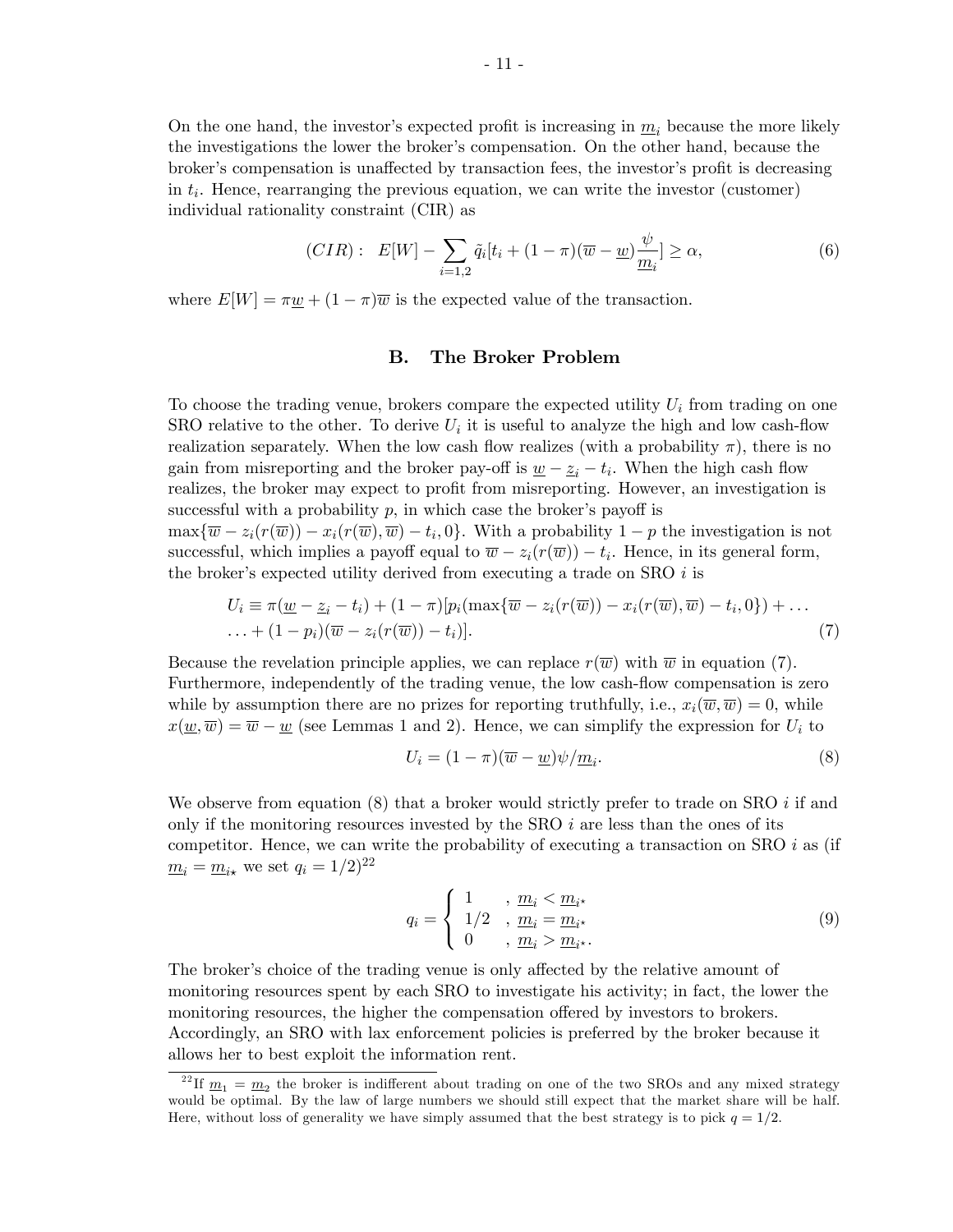#### C. The SRO Problem and the Equilibrium

SRO *i* chooses an enforcement policy and a transaction fee  $(\underline{m}_i, x_i, t_i)$  anticipating investors' and brokers' optimal behavior, while taking the choice of SRO  $i^*$   $(\underline{m}_{i*}, x_{i^*}, t_{i^*})$ as given. The objective of each SRO is to maximize total expected profits, which are given by the profit per transaction multiplied by the trading volume—i.e., the fraction of brokers trading on the SRO. The difference between the trading fee  $t$  and the expected cost of monitoring,  $E[mc] = \pi \underline{mc}$ , determines the profit per transaction.<sup>23</sup>

The SRO *i* problem can be cast in the following form (notice that  $\tilde{q}_i = q_i$ )

$$
\max_{t_i, \underline{m}_i} q_i(\underline{m}_i; \underline{m}_{i^\star})[t_i - \pi \underline{m}_i c]
$$
  
s.t. 
$$
(CIR): q_1t_1 + q_2t_2 + (1 - \pi)(\overline{w} - \underline{w})\psi\left(\frac{q_1}{\underline{m}_1} + \frac{q_2}{\underline{m}_2}\right) \leq \tilde{\alpha},
$$

where  $\tilde{\alpha} \equiv E[W] - \alpha > 0$  by construction, is the total expected investor's surplus that stems from having the transaction executed. In other words, investors will not participate if the sum of the expected transaction costs and the compensation paid to the broker is greater than  $\tilde{\alpha}$ .

We can now determine the equilibrium described by the following proposition:

**Proposition 4** Given  $\alpha > \underline{w}$  and  $\tilde{\alpha} > \max\{\sqrt{(\overline{w} - \underline{w})c\psi}, 2\pi c\psi\}$ , if a Nash equilibrium where the SROs get zero profits and  $\tilde{q}_i = q_i$  exists, then it is a symmetric equilibrium—i.e.,  $q_i = 1/2, t_1 = t_2 = t$  and  $m_1 = m_2 = m$  and it must satisfy:

$$
t = \pi c \underline{m} \tag{10}
$$

$$
\underline{m} = \frac{\tilde{\alpha}}{2\pi c} - \sqrt{\left(\frac{\tilde{\alpha}}{2\pi c}\right)^2 - \frac{(1-\pi)\psi}{\pi c}(\overline{w} - \underline{w})}.
$$
\n(11)

According to Proposition 4, competition for trading volume drives SROs' profits down to zero. When the investor is naive, competition operates through monitoring resources, which SROs reduce to gain or maintain their market share. The reduction in  $m$  increases the brokers' compensation at the cost of investors' expected profits. However, trading volume ultimately depends on investors' participation; hence, SROs must also reduce the transaction fees to keep investors participating in the market.

#### 1. The Monopolist Solution

To provide a benchmark for the solution with competitive SROs we consider the problem of a monopolist  $SRO<sup>24</sup>$ . The logic of the investor problem is identical to the competition case. Instead, for a monopolist SRO the problem can be written as

<sup>&</sup>lt;sup>23</sup>Recall that  $\overline{m} = 0$  and the revelation principles implies no misreports.

 $24$  Interestingly, the broker's compensation and the amount of monitoring resources found under monopoly replicate the non-hierarchical case where a representative investor/auditor (the principal) offers a take-it-orleave-it contract to a representative broker (the agent).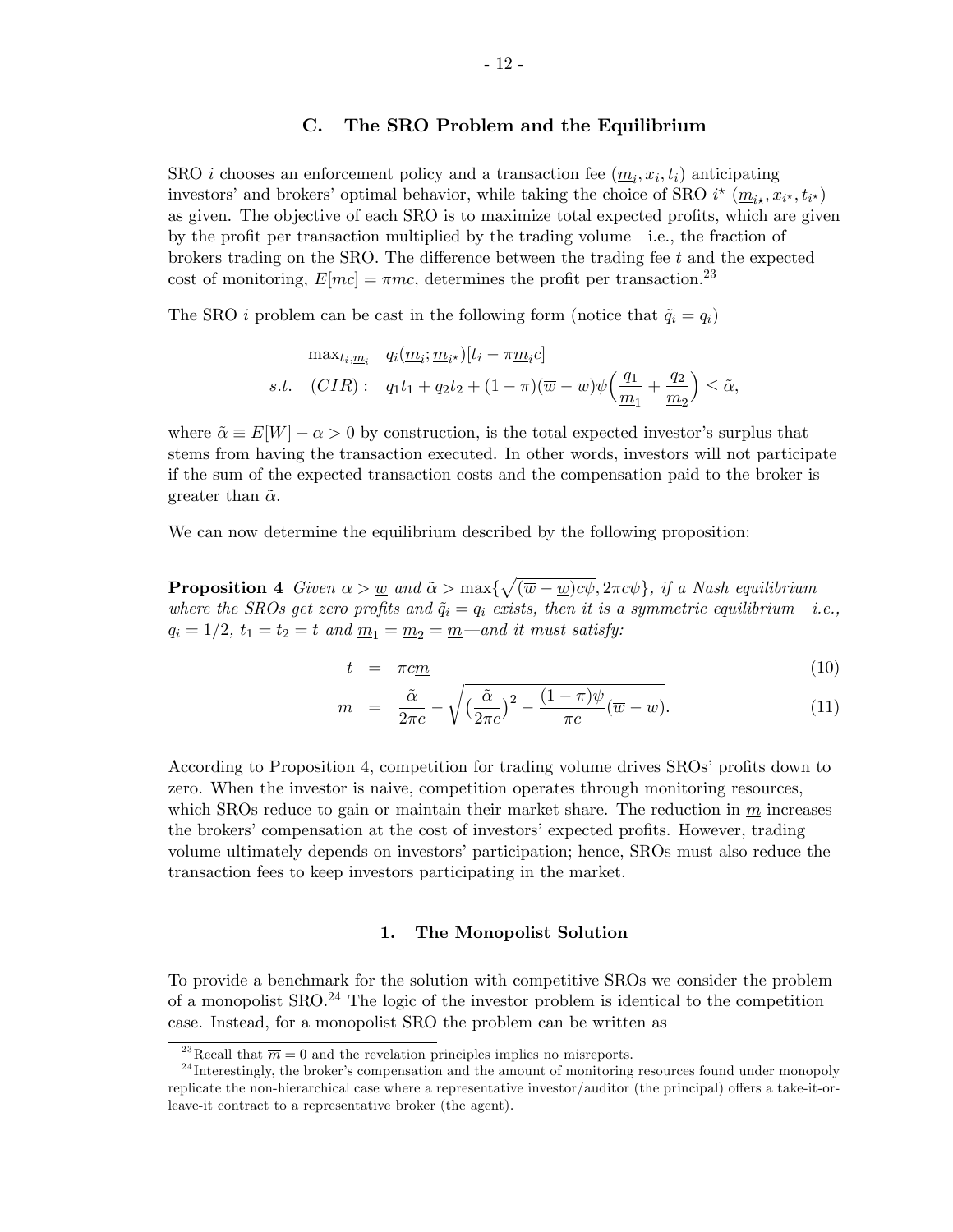$$
\max_{\underline{m},t} \quad t - \pi \underline{m}c
$$
  
s.t. 
$$
(CIR): \quad t + (1 - \pi)(\overline{w} - \underline{w})\psi/\underline{m} \leq \tilde{\alpha}.
$$
 (12)

The following proposition describes the enforcement policy and the transaction fee in equilibrium:<sup>25</sup>

**Proposition 5** Under monopoly, given  $\psi c \leq \frac{\tilde{\alpha}^2}{4(1-\pi)\pi\sigma^2}$  $\frac{\alpha^2}{4(1-\pi)\pi(\overline{w}-\underline{w})}$ , the optimal enforcement policy and transaction fee chosen by the SRO are

$$
m = \sqrt{(\overline{w} - \underline{w}) \frac{(1 - \pi)\psi}{\pi c}}
$$
  
\n
$$
t = \tilde{\alpha} - \pi cm.
$$
\n(13)

Panel A and B in Figure 1 compare the monopoly and competition cases in the  $(m, t)$  and  $(p, t)$  space, respectively. In both panels, the region below the dark solid line satisfies the CIR constraint, while the dotted lines represent SRO iso-profits—the lowest iso-profit line is the zero profit locus. While the monopolist SRO maximizes its profits in  $M$ —where the tangent iso-profit line represents the highest feasible profit—competition drives SROs proÖts to zero. Hence, a symmetric equilibrium must lie at the intersection between the zero-profit line and the CIR, represented by the points  $B$  and  $N$ . However,  $B$  is clearly not a Nash equilibrium: SRO  $i$  can increase both unit profits and market share, by reducing monitoring resources. This strategy is feasible and profitable because (in B) the slope of the CIR is lower than the slope of iso-profits. Hence, competition pushes the equilibrium toward the point  $N$  where monitoring resources and fees are at the lowest. Once in  $N$ , there is no incentive to deviate by reducing the monitoring, because to induce investor participation unit profits would become negative.

Since the brokerís compensation, represented by the solid grey line, is decreasing in the detecting probability, the broker receives a higher compensation under competition than under monopoly. In other words, because of competition the monopolist rent is transferred to brokers rather than to investors.

A simple measure of welfare W is obtained by summing up the surpluses/profits of all classes of agents (investors, brokers, and SROs). Using the equilibrium conditions, we have that  $W = E[W] - \alpha - \pi mc$  in both competition and monopolist case. Since m is relatively high in the monopolist case, the welfare measure is higher under competition  $\mathbb{W}^c - \mathbb{W}^m = \pi c(\underline{m}^m - \underline{m}^c) > 0$ . This means that a monopolist SRO over-monitors brokers reducing their information rent at its advantage. This result is quite intuitive, since in equilibrium no frauds occur and full participation is obtained under both monopoly and competition.

 $25$ The condition on parameters guarantees positive profits and a positive detecting probability.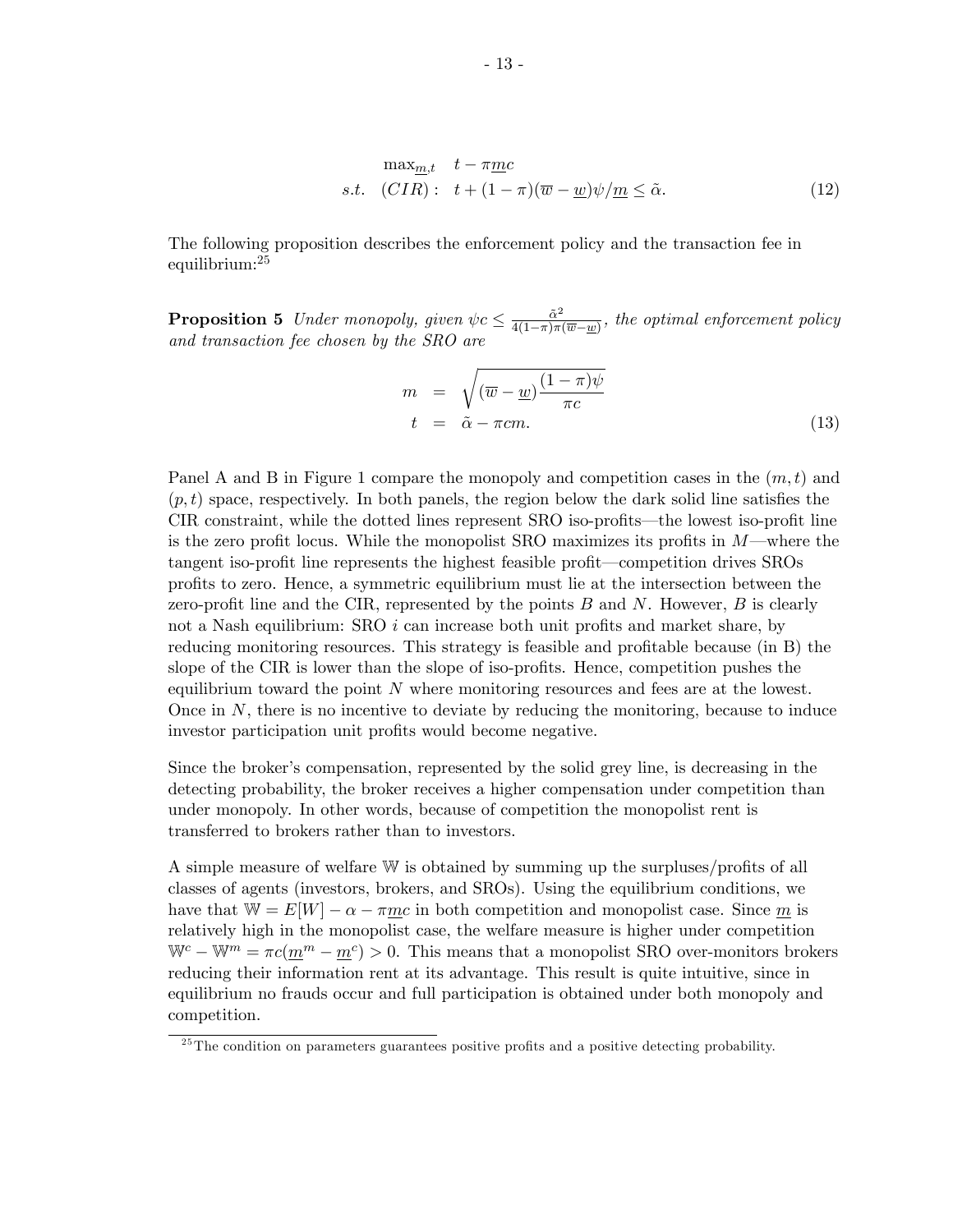# III. Fraud and Market Participation

In this section, we show how the introduction of (even small) non-contractible investor uncertainty may induce broker frauds and reduce investors' participation, changing the welfare ranking described in the previous section.

Specifically, we relax the assumption that investors can perfectly observe the monitoring technology parameter,  $\psi$ , which is private information of SROs and brokers. Investor j, instead, sees  $\psi$  as a random variable, denoted  $\Psi$ , with a probability distribution  $F(x; j)$ . The average unconditional expectation of  $\Psi$  across investors, however, is still unbiased:<sup>26</sup>

$$
\int_0^1 \int_{-\infty}^{+\infty} x f(x;j) dx dj = \psi.
$$

As shown previously, a contract's ability to satisfy the BIC constraint can be written as  $\psi \leq v_i(\bar{z}_{ii})$  (see equation 3). Since under the new assumption  $\psi$  is no longer perfectly observable, investor  $j$  expects to satisfy the BIC constraint only with some probability. This probability is given by  $F(v; j)$ , which is the investor's belief of getting a truthful report for a given contract's incentive power  $v$  (see equation 3).

To simplify the notation, let's denote with  $\tilde{\psi}_j$  the expectation over  $\Psi$  of investor j, that is  $\tilde{\psi}_j \equiv \int_{-\infty}^{+\infty} x F(x;j) dx$ . We sort investors such that investor  $\theta$  is the most "optimistic" about the SROs monitoring efficiency, while investor 1 is the most "pessimistic", i.e.,  $\tilde{\psi}_{j'} < \tilde{\psi}_{j''}, \forall j' < j'' \in [0, 1].$  Finally, we assume that the median investor is unbiased  $\tilde{\psi}_{j=1/2} = \psi.$ 

A convenient formulation for  $F(x; j)$  is a uniform distribution  $\Psi \sim U(\psi - 2a(1 - i), \psi + 2ai)$ , such that

$$
F(y;j) = \frac{y - \psi + 2a(1 - j)}{2a},
$$
  
for  $y \in [\psi - 2a(1 - j), \psi + 2aj]$  and  $\forall j \in [0, 1].$  (14)

This formulation satisfies the conditions imposed on  $F$  and guarantees that the investor  $j$ 's expected value of the (inverse of the) enforcement technology parameter,  $\tilde{\psi}_j = \psi + a(2j - 1)$ , is increasing in j.

#### A. The Investor Problem

The uncertainty over  $\psi$  modifies the investor problem. In fact, for some investors it is now too costly to offer a contract that is incentive compatible, but not costly enough to prevent them from participating in the market.<sup>27</sup> In other words, in the new setup there is partial market participation and brokers may cheat investors in equilibrium.

<sup>&</sup>lt;sup>26</sup>While brokers have no incentive in truthfully revealing  $\psi$ , SROs may have. In fact, the distributions  $F(x; j)$  can be thought of as the posterior distribution derived by investors with uninformative priors that receive a noisy signal over  $\psi$  sent by the SROs from some known distribution.

<sup>&</sup>lt;sup>27</sup>Technically, the contract offered is only constrained optimal. The underlying assumption is that it is too costly to overcome the informational friction through some contractual arrangements.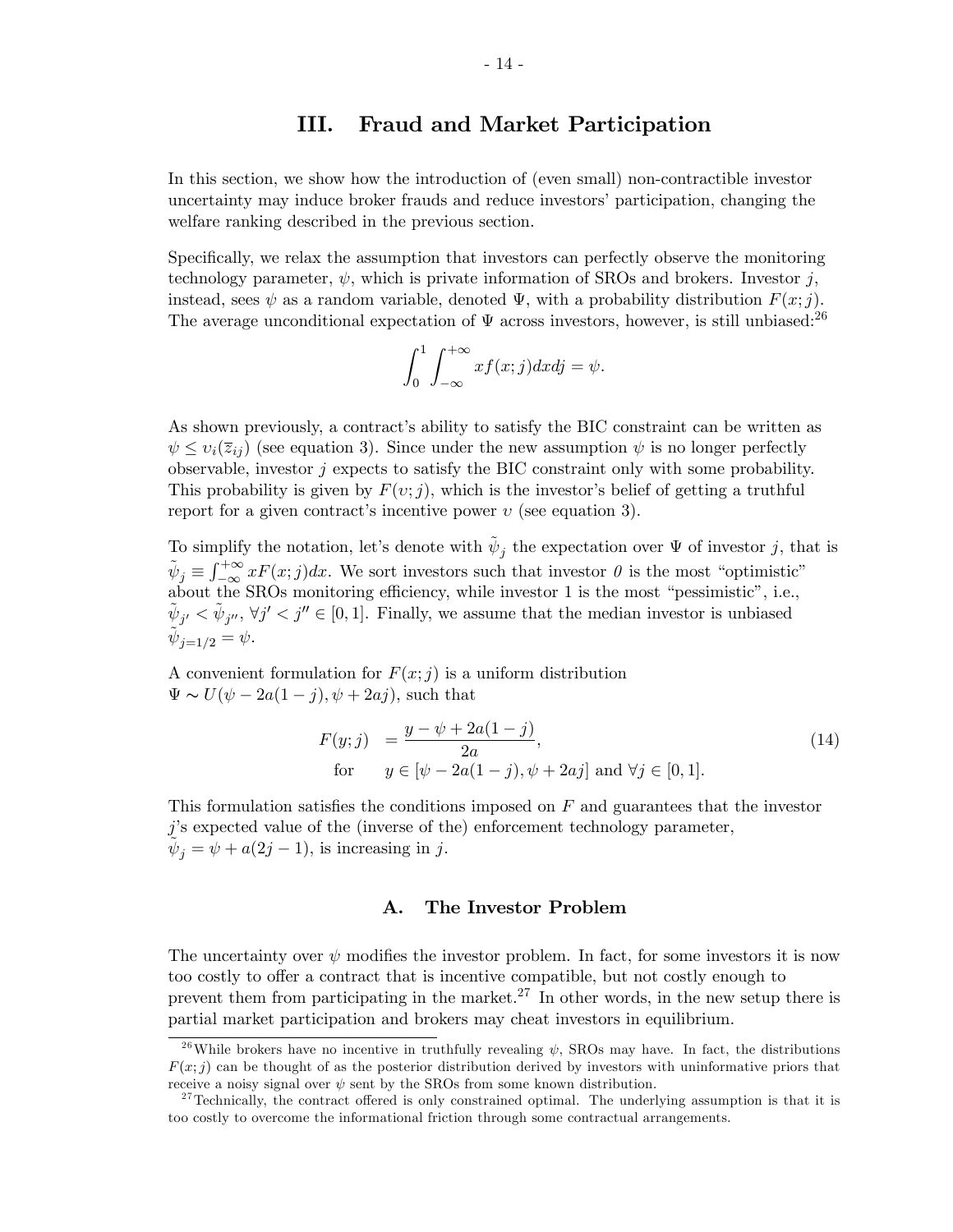The investor's low cash-flow return is zero as in section 2.4. However, when the high cash flow realizes, the expected return incorporates the possibility of  $W$  being reported as a low cash flow. Conditional on the broker's misreport, the investor  $j$ 's expected return (on SRO  $i)$  is

$$
[(1 - \gamma)x + \underline{z}_i]\tilde{p}_{ji} + \underline{z}_i(1 - \tilde{p}_{ji}), \ \ i = 1, 2,
$$

where  $\tilde{p}_{ji} \equiv E_j \left[ \max\{1 - \Psi/\underline{m}_i, 0\} | \Psi > v_i(\overline{z}) \right]$  is the probability of a fraud being detected by SRO *i* conditional on investor j's information set.<sup>28</sup> The first term,  $[(1 - \gamma)x + \underline{z}_i]$ , is the payoff when the fraud is actually detected, where  $(1 - \gamma)$  is the fraction of the penalty returned to the investor, net of legal and opportunity costs. The second term is simply  $\underline{z}$ . The sum of the two terms simplifies to  $(1 - \gamma)x\tilde{p}_{ji} + \underline{z}_i$ .

The investor  $i$ 's problem reads as:

$$
\max_{\overline{z}_i} F_j(v_i(\overline{z}_i))\overline{z}_i + [1 - F_j(v_i(\overline{z}_i))]\{(1 - \gamma)x\tilde{p}_{ji} + \underline{z}_i\}
$$
\n
$$
s.t. \quad \tilde{p}_{ji} = E_j\left[\max\{1 - \Psi/m_i, 0\}|\Psi > v_i(\overline{z})\right]
$$
\n
$$
v_i(\overline{z}_i) = \frac{\overline{w} - \overline{z}_i - t_i}{\overline{w} - \underline{w}}m_i.
$$
\n(15)

The two terms in the objective function capture the trade-off that the investor faces between reducing the broker's compensation (first term) and increasing the probability of misreport (second term).

The following proposition summarizes the general solution to the investor problem.

**Proposition 6**  $\forall \gamma \in (0,1)$  and given  $\underline{m}_i \geq \psi + 2a$ , the investor j's optimal high-cash-flow repayment is

$$
\overline{z}_{ji} = \overline{w} - \rho_j(\underline{m}_i) - t_i.
$$
\n(16)

The broker high cash-flow compensation from trading on  $SRO$  i is

$$
\rho_{ji} = (\overline{w} - \underline{w}) \min \left\{ \frac{\gamma}{1 + \gamma} + \frac{\tilde{\psi}_j - a}{(1 + \gamma)\underline{m}_i}, \frac{\tilde{\psi}_j + a}{\underline{m}_i} \right\}.
$$
 (17)

As in the case of perfect knowledge of  $\psi$ , which is recovered when  $a \to 0$ , the broker's compensations is inversely related to monitoring resources.<sup>29</sup> However, when the uncertainty over  $\psi$  is sufficiently high some investors find too costly to offer a contract that satisfies the broker's incentive compatibility constraint with probability 1, i.e.,  $F_j(v_i) < 1$ . These investors optimally choose to bear the risk of a fraud.<sup>30</sup> On the other

<sup>&</sup>lt;sup>28</sup> Conditional and unconditional probabilities over  $\Psi$  are not the same because the action chosen by the broker may reveal some information on  $\psi$  to the investor. For example, the investor knows that the broker misreports only when  $1/\psi$  is lower than what he initially expected. Hence, conditional to a misreport, the expectation over  $\Psi$  is higher than the unconditional expectation.

<sup>&</sup>lt;sup>29</sup>It is also worth noting that the presence of legal and opportunity costs,  $\gamma$ , increases the broker compensation.

<sup>&</sup>lt;sup>30</sup> All investors are willing to take some risk only if  $m_i < \psi + 2a/\gamma$ ,  $\forall j \in [0, 1]$ . Hence, if  $\gamma = 0$  no investor will be sure of offering an incentive compatible contract.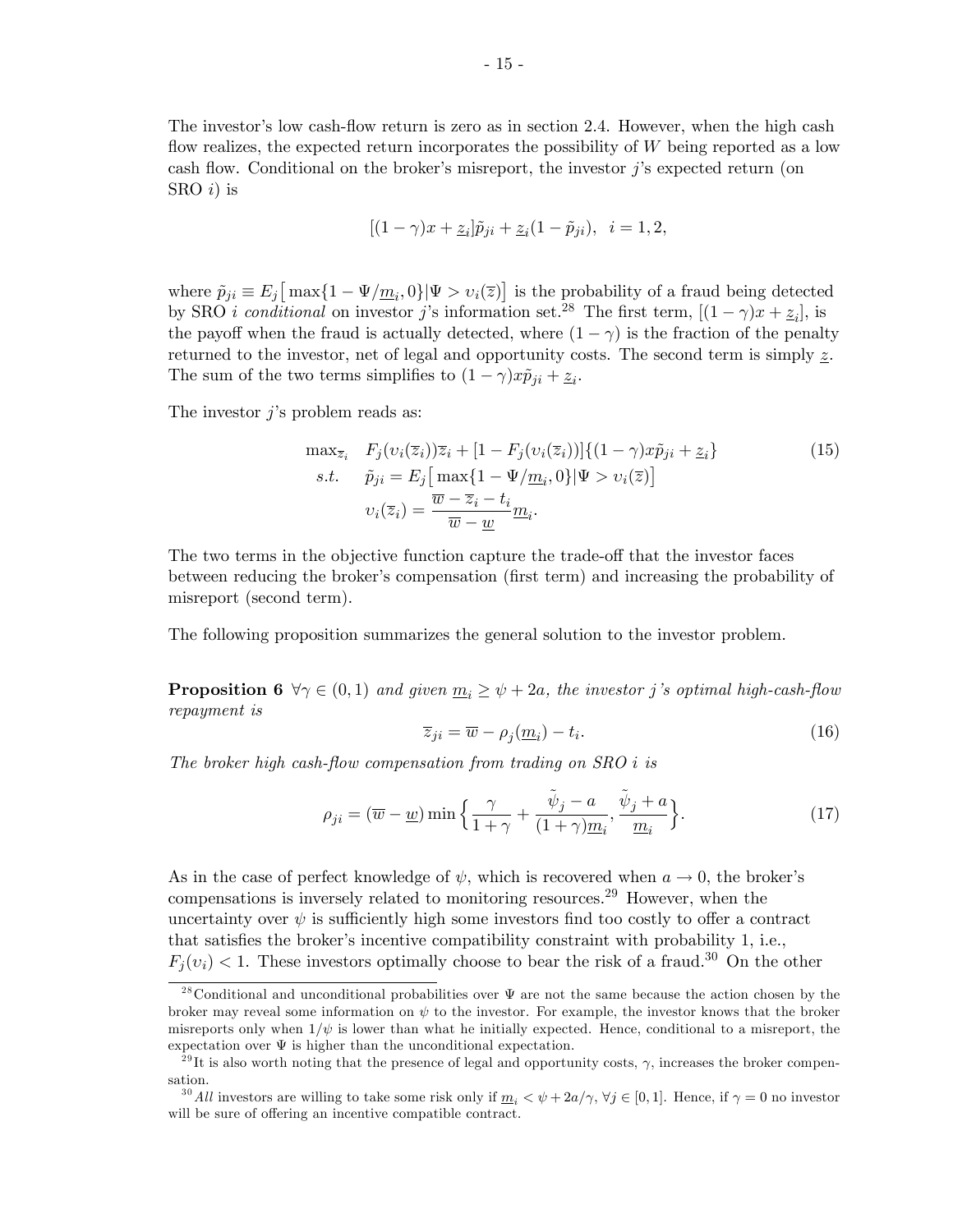hand, overoptimistic investors (i.e.,  $j < 1/2$ ) underestimate the risk of a fraud and might offer a contract that is *actually* not incentive compatible. In fact, the investor  $\hat{\jmath}$ 's belief of offering an incentive compatible contract is decreasing with respect to  $j$ , while the incentive power of the contract actually increases. This means that a more optimistic view over  $\Psi$  makes the investor unawarely less cautious about the broker behavior and, possibly, exposed to fraud.

The following corollary summarizes the discussion above.

**Corollary 7** Under uncertainty over  $\psi$ , the broker compensation in the high cash-flow state determined in Proposition 6 can be expressed as

$$
\rho_{ji} = (\overline{w} - \underline{w}) \left[ \frac{\gamma}{1 + \gamma} + \frac{\tilde{\psi}_j - a}{(1 + \gamma) \underline{m}_i} \right]; \text{ iff } F_j(v_i) < 1
$$
\n
$$
\rho_{ji} = (\overline{w} - \underline{w}) \frac{\tilde{\psi}_j + a}{\underline{m}_i}; \text{ iff } F_j(v_i) = 1
$$

The presence of various degrees of optimism over  $\Psi$  has implications also for the investor participation constraint. Intuitively, the mass of participating investors is no longer 1 or 0, as in the previous section, but it is increasing in the monitoring resources  $m<sub>i</sub>$  and decreasing in the transaction fees  $t_i$ , for  $i = 1, 2$ . In fact, as monitoring falls and/or transaction fees rise, the most pessimistic investors no longer find optimal to participate in the market. The next proposition formalizes the result.

**Proposition 8** Under uncertainty over  $\psi$ , the mass of investors participating in the market is given by

$$
n = \min\{\max\{1/2 + \frac{\bar{\psi}^n - \psi}{2a}, 0\}, 1\}.
$$
 (18)

with  $\bar{\psi}^n = B - \sqrt{B^2 - C}$ , while coefficients B and C are functions of  $\underline{m}_i$  and  $t_i$  (see appendix).

The variable  $\bar{\psi}^n$  is a cut-off value for the expectation over the monitoring efficiency. When  $\tilde{\psi}_j > \bar{\psi}^n$  the investor j is pessimistic enough to expect his profits to be below the outside option  $\alpha$ . This means that he will not offer a contract to the broker and will not participate in the market.

#### B. The Broker's misconduct

We now determine the mass of contracts that imply a fraud when the high cash flow realizes. If  $F(v_i; j) = 1$ , investors offer a contract that is incentive compatible by construction.<sup>31</sup> Hence, we can focus on those investors for which  $F(v_i; j) < 1$ . Within this group, the investors that are over-optimistic with respect to  $\psi$  may offer a compensation

<sup>&</sup>lt;sup>31</sup> Inspecting corollary 7, if  $F(v_j) = 1$  even investor 0 would offer a  $\rho_j = (\overline{w} - \underline{w})\psi/\underline{m}$ , which, as we have seen, satisfies the BIC.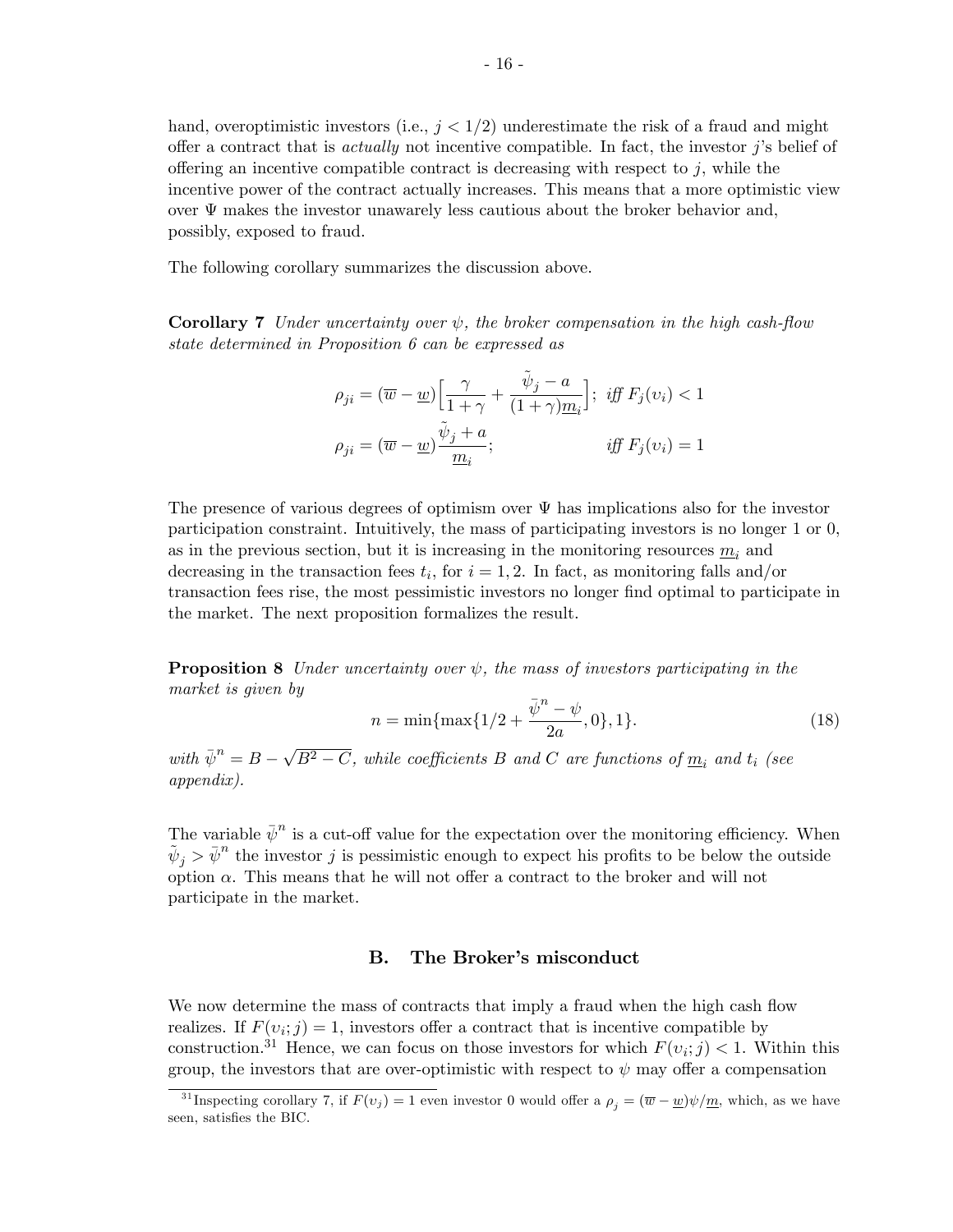to the broker that is actually not incentive compatible. The mass of those contracts is given by:<sup>32</sup>

$$
\phi_i = \min\{\max\{1 - \gamma \frac{m_i - \psi}{2a}, 0\}, n\}, \quad i = 1, 2. \tag{19}
$$

The variable  $\phi_i$  is decreasing in monitoring resources and increasing in the uncertainty investors face concerning the monitoring efficiency.<sup>33</sup>

Figure 2 summarizes the discussion of the section above. Panel A shows the high cash-flow trading profit for investor j's repayment  $\overline{z}_i$ , while Panel B shows the corresponding expected earnings as a decreasing function of the signal  $\psi$ . The cut-off investor that is willing to participate in the market is determined by the intersection of the investor expected earning line with the reservation utility  $\alpha$ . Panel D shows the contracts that may actually imply a misreport: A contract is incentive compatible only if the solid line, which represents  $v_i$ , is higher than  $\psi$ —i.e., when the broker's return from not misreporting is higher than the expected return from misreporting. Hence, the light and dark thick solid lines on the x-axis represent the mass of contracts that may and will not imply a fraud, respectively. On the same x-axis, the dark thick dashed line represents the mass of investors that do not participate in the market.

#### C. The SRO Problem and Equilibrium

Compared to the SRO problem in section C., the objective function of each SRO is now modified by the fact that full participation is not guaranteed and some contracts may actually imply a misreport with the consequence of increasing total investigation costs. In fact, in the equilibrium without frauds the mass of investigations is equal to the low cash-flow probability,  $\pi$ . However, if some high cash-flow state are reported as low the total mass of investigation will increase. By contrast, since brokers can perfectly observe  $\psi$ and their compensation is not a function of transaction fees, the brokers' choice of the trading venue has the same form as in equation (9). This choice is independent of the cash-flow realization and, thus, of the broker's reporting strategy.  $34$ 

The SRO *i* problem reads (symmetrically for SRO  $i^*$ ) as

$$
\max_{\underline{m}_i, t_i} q[n(t_i - \pi c \underline{m}_i) - (1 - \pi)\phi_i c \underline{m}_i],\tag{20}
$$

where it is understood that q, n, and  $\phi_i$  are functions of  $\underline{m}_i$  and  $t_i$ , and parameterized with respect  $\underline{m}_{i^*}$  and  $t_{i^*}$  (see equations 9 and 18-19). The following proposition describes the equilibrium.

<sup>&</sup>lt;sup>32</sup>Using the result of corollary 7 to substitute for  $\rho_i$  in equation (3), a contract does not satisfies the BIC constraint when  $v_{ji} = \frac{\gamma m_i + \tilde{\psi}_j - a}{1 + \gamma} > \psi$ . Integrating with respect to j gives equation (19).

 $33$ With full participation, there is a simple relation between the average investor's probability of offering a compatible contract and the actual mass of non-compatible contracts,  $\phi$ , which is  $\phi = 1 - F + \gamma(1/2 -$ F). Legal costs disconnect the average investor's belief and the actual broker's behavior by skewing the  $\overline{z}$ distribution.

<sup>&</sup>lt;sup>34</sup> Comparing the broker's compensation from trading on SRO *i*, we easily see that  $\rho_{j1} > \rho_{j2}$  iff  $\underline{m}_1 < \underline{m}_2$ . Hence, whenever the optimal report is truth-telling, the broker chooses the SRO with lower monitoring. In case of misreporting, the broker's expected return is  $\psi(\overline{w}-\underline{w})/\underline{m}_1 > \rho_{j1} > \rho_{j2}$  iff  $\underline{m}_1 < \underline{m}_2$ . Hence, regardless of the reporting decision, it is always optimal for the broker to choose the SRO with the lowest monitoring.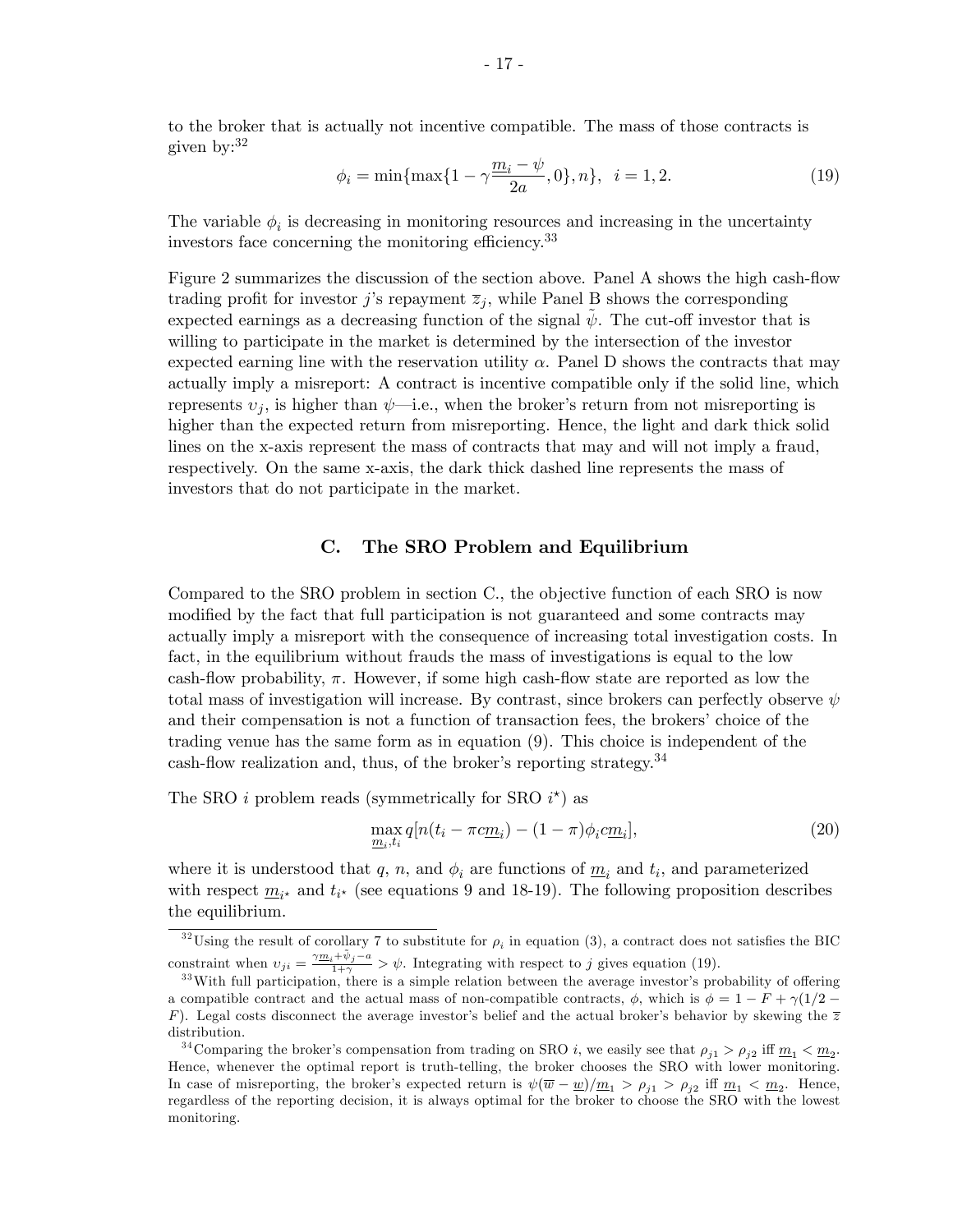**Proposition 9** Given  $\gamma \in (0,1)$ , if a Nash equilibrium where  $n < 1$ ,  $\phi_i < n$ , and  $\phi_i > 0$ exists, then it is a symmetric equilibrium—i.e.,  $q_i = 1/2$ ,  $t_1 = t_2 = t$  and  $m_1 = m_2 = m$  and it must satisfy

$$
n(t - \pi c\underline{m}) = (1 - \pi)\phi c\underline{m}
$$

with  $\phi = 1 - \gamma \frac{m - \psi}{2a}$  and  $n = -n_t(t - \pi c \underline{m})$ , where

$$
n_{t} = -\frac{1+\gamma}{(1-\pi)(\overline{w}-\underline{w})\gamma^{2}\sqrt{B^{2}-C}}m
$$
  
\n
$$
B = \underline{m} + a(2\gamma^{-2}-1)
$$
  
\n
$$
C = \underline{m}^{2} + \frac{4a}{\gamma^{2}}\Big[1-\gamma^{2}/2+(1-\gamma)\frac{\underline{w}-\alpha-t}{(1-\pi)(\overline{w}-\underline{w})}\Big]m + a^{2}.
$$

Proposition 9 shows that SROs still earn zero profit in equilibrium, however, differently from section C., each SRO incur in higher costs because of frauds. The term  $(1 - \pi)\phi cm$ represents the expected investigation costs associated with frauds. Moreover, investor participation is below 1, which implies a reduction in total market volume and revenues. Finally, we also notice that since overoptimistic investors are the last investors to prefer the outside option, as market participation falls the mass of fraud  $\phi_i$  is not affected until  $n = \phi_i$  (once  $n = \phi_i$  no contract is incentive compatible). Hence, a reduction in investor participation never reduces the ratio of frauds over total transactions.

#### 1. The Monopolist Solution under Incomplete Contracts

We compare the previous result with the monopolist case. A monopolist SRO solves the same problem as in  $(20)$ , however, the market share is fixed, while frauds and participation,  $\phi$  and n, depend only on choices of  $\underline{m}$  and t. The solution of the monopolist problem is described by the following proposition:

**Proposition 10** Given  $\frac{\tilde{\alpha}^2}{1-\pi} > 4(\overline{w} - \underline{w}) \frac{(\psi+3)^2}{\psi+2a}$  $\frac{\psi+3)^2}{\psi+2a}\pi c$  and  $\gamma > \frac{2a}{\sqrt{a^2+a^2}}$  $-2a-\psi+\sqrt{(1-\pi)(\overline{w}-\underline{w})\frac{\psi+2a}{\pi c}}$ , for a monopolist SRO, the equilibrium is characterized by the following system of equations

$$
\underline{m} = \sqrt{(1-\pi)(\overline{w} - \underline{w}) \frac{\psi + 2a}{\pi c}}
$$
  
\n
$$
t = \tilde{\alpha} - \pi c \underline{m}
$$
  
\n
$$
\overline{z}_j = \overline{w} - \frac{\tilde{\psi}_j + a}{\underline{m}} (\overline{w} - \underline{w}) - t,
$$

which implies  $n = 1$  and  $\phi = 0$ .

The monopolist SRO fully internalizes the effect of its enforcement policy and transaction fee on investor participation. Moreover, the market share no longer plays a role in this case. Hence, under the conditions imposed on the parameters in proposition 10, transaction fees and monitoring resources are set such that the last investor (i.e., the most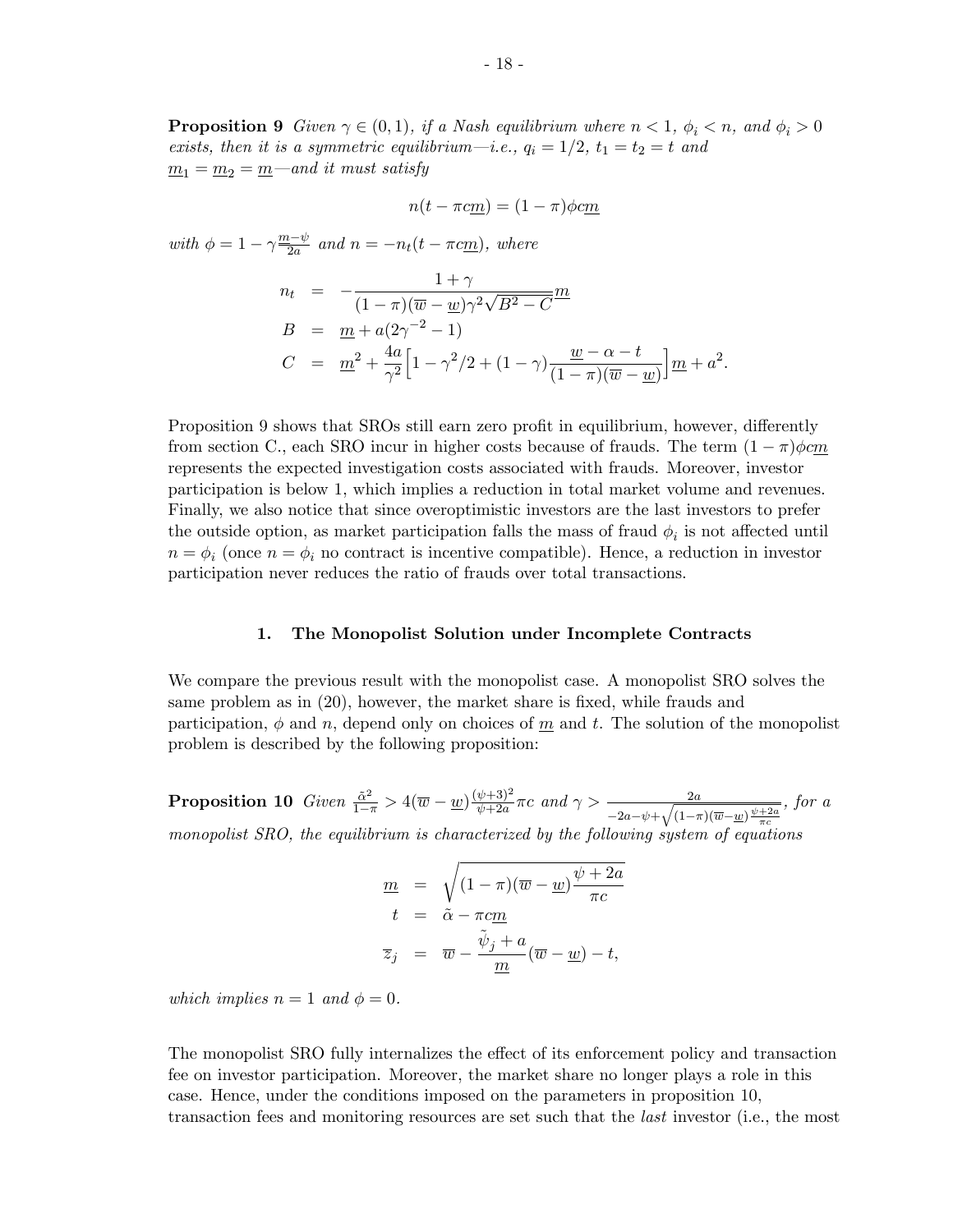pessimistic) is still participating in the market. Greater uncertainty over  $\psi$  (i.e., a higher a), increases m and negatively affects SRO's profits. In fact, a higher a has a negative effect on investor expected profits that the SRO offsets by toughening enforcement policies and reducing transaction fees to preserve the full investor participation in the market. Finally, since fraud generates extra investigation costs, a monopolist SRO optimally chooses monitoring resources to guarantee that the most optimistic investor offers an incentive compatible contract.<sup>35</sup>

| Description                         | Monopoly | Competition | Ratio %   |
|-------------------------------------|----------|-------------|-----------|
| Detecting Probability               | 0.82     | 0.75        | $-8.5$    |
| Transaction Fee over $E[W]$         | $0.55\%$ | $0.41\%$    | $-25.5$   |
| Total Volume $(n)$                  |          | 0.955       | $-4.5$    |
| Total Frauds                        | $\Omega$ | 0.059       |           |
| SROs' Profits                       | 0.124    | $\Omega$    |           |
| SRO 1 Market Share                  |          | 50%         |           |
| Brokers' Average Profits            | 0.152    | 0.524       | $24.5*10$ |
| Investors' Actual Average surplus   | 0.287    | 0.047       | $-16.4$   |
| Investors' Expected Average surplus | 0.287    | 0.046       | $-16.4$   |
| <b>Total Monitoring Costs</b>       | 0.438    | 0.421       | $-3.9$    |
| Total Welfare                       | 0.563    | 0.545       | $-3.2$    |

Table 1. Monopoly vs. Competition

Columns 1 and 2 show the results of the calibrated example under monopoly and competition, respectively. The average investor's surplus is defined as the difference between the average investor's expected (actual) profits and the reservation profit. The last column is the ratio of column 2 over 1 in percent.

Table 1 presents a calibrated numerical example to compare results under competition and monopoly when  $\psi$  is not perfectly observable.<sup>36</sup> Under competition the probability of detecting a fraud drops by about  $9\%$  from 0.82 to 0.75, relatively to monopoly, reflecting the lower resources spent in monitoring. This is coupled with a 25% reduction in transaction fees. However, the benefits of lower fees are not enjoyed by investors which sees their profits to drop dramatically, by almost  $85\%$  (from 0.287 to 0.047),<sup>37</sup> while brokers increase their average profits more than 3 folds. Because from the investor point of view the reduction in enforcement policies outweighs the benefits of lower transaction fees, some of them will not participate in the market entailing a reduction in the total transaction volume (by about 5%). At the same time, under competition about 6% of

 $35$ When a is sufficiently high, the conditions of proposition 10 do not hold anymore. This implies that even in the monopolistic case, we may have a participation lower than 1 and frauds. In any case, the effect of competition would be to further reduce participation and increase frauds, leaving the qualitative results unchanged. We focus on the full participation case.

<sup>&</sup>lt;sup>36</sup>In the numerical example we take the spread between high and low cash flow to be  $\overline{w}/w - 1 = 2.5\%$ , the reservation utility to be 1% higher than the low state  $\alpha/\underline{w} - 1 = 1\%$ , and the low state probability  $\pi$  equal to 20%. We cannot identify c and  $\psi$  separately, hence we fix  $\psi = 10$  and set the cost parameter c such that the unit monitoring cost  $cm$  is 0.8% of the average value of a transaction, when the detecting probability is 50%. This implies  $c = 0.04$ . The legal costs are set at 6% of the penalty, and the noise  $a/\psi$  is set equal to 10%. Total transaction surplus is  $\tilde{\alpha} = 1$ .

 $37$ The sign of the difference between actual and expected investor profits is determined by the shape of the distribution of  $\overline{z}_i$  over investors.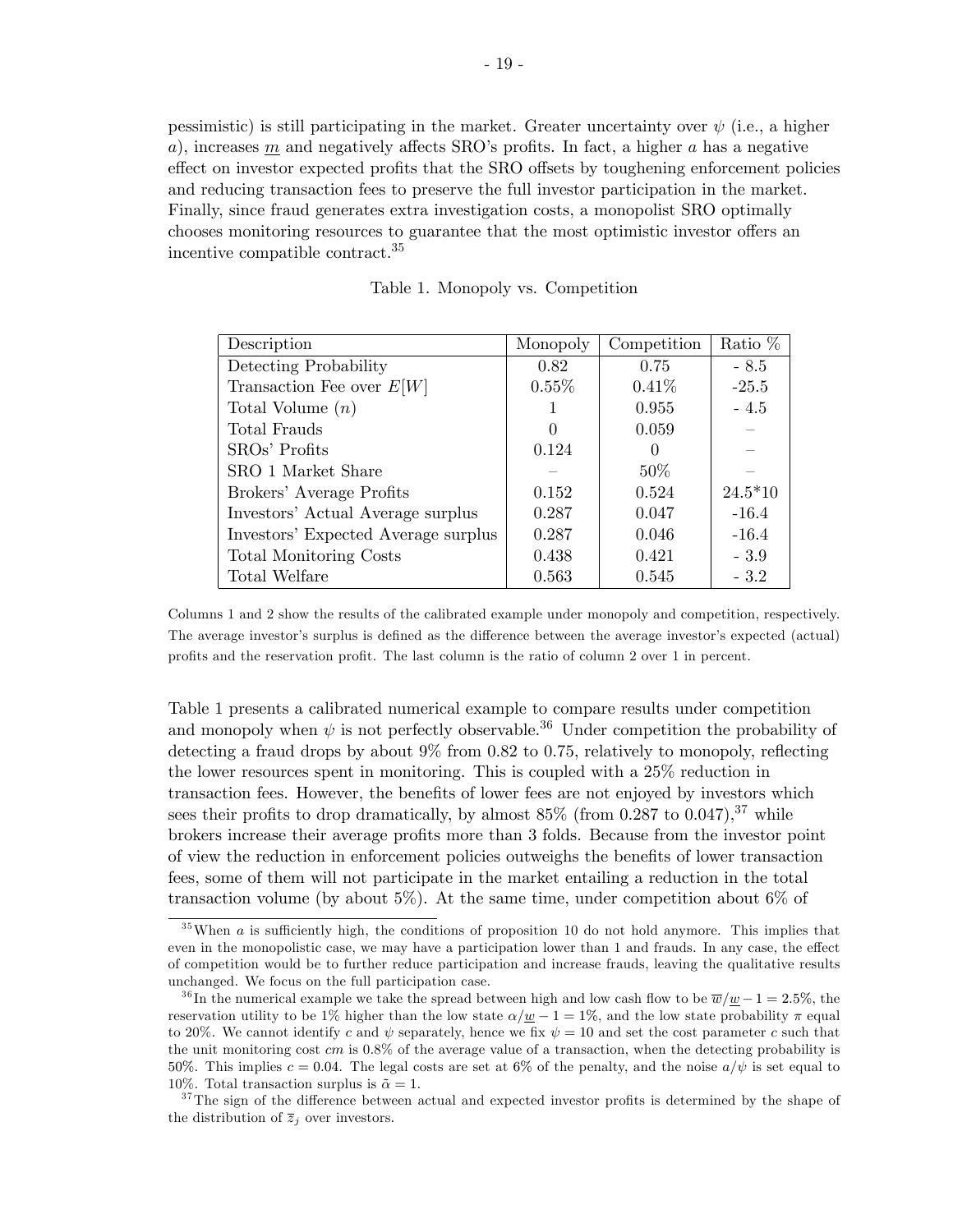total transactions involves a fraud and, given a 0.75 detecting probability, only about 4.4% of frauds will be actually detected.

The first best social welfare is simply given by the expected surplus  $\tilde{\alpha}$  derived from all of the transactions. Under monopoly the social welfare is equal to  $\tilde{\alpha}$  minus total monitoring costs. In the previous section we showed that the over-monitoring of the monopolist would lead to a lower social welfare. However, with incomplete contracts, competition among SROs reduces total monitoring costs only slightly, about 4% from 0.44 to 0.42. This is because the reduction in resources spent  $per$  investigation is offset by the increase in the number of investigations due to the presence of frauds.<sup>38</sup> The small reduction in monitoring resources does not compensate for the lower investor participation,  $n = .95$ , that by definition reduces the total expected surplus. This implies a reduction of social welfare under competition by about 3.2% relatively to monopoly,  $W^m = 0.56 > W^c = 0.55$ .

# IV. Extension: Sophisticated Investor

In this section, we extend the previous setup to show that it is robust to the assumption that investors are sufficiently small to internalize the effect of their contract on the brokerís trading venue choice. In particular, we study the equilibrium under the assumption that investors are *sophisticated*, that is, they anticipate the broker's strategic choice of the trading venue. In other words, investors maximize their expected payoff strategically inducing the broker to trade on the exchange where transaction fees are the lowest. Consequently, SROs reduce transaction fees to attract trading volume. This generalization is useful because it shows that the results of the previous sections do not depend on whether SRO competition operates through transaction fees or enforcement policies. In fact, because monitoring is costly, a race to the bottom for transaction fees forces SROs to devote less resources to investigating potentially illicit conducts, which, in turn, leads to higher broker profits.

#### A. Homogenous Sophisticated investors

The assumption of sophisticated investors does not alter two important results obtained in the previous setting. First, the broker has no incentive to report a high cash-flow when a low cash-flow is realized, given that  $\overline{z}_i > \underline{z}_i$ ; hence, because investigating is costly,  $\overline{p}_i = 0$ , i.e.,  $\overline{m}_i = 0$ . Second, the low state contract is still pinned down by the BF constraint,  $\underline{z}_i = \underline{w} - t_i.$ 

As in the case of *naive* investors, the probability of the transaction being executed on  $SRO$  *i*,  $q_i$ , depends on the broker's utility derived from trading in the two  $SROS$ , as described in equation  $(7)$ . However, differently from before,  $q_i$  is no longer taken as given by the investor.

 $38$ Without frauds, only low cash-flow reports are investigated. Under competition, the existence of misreports implies that some high cash flows are reported as low, increasing the number low-cash flow reports and, thus, investigations.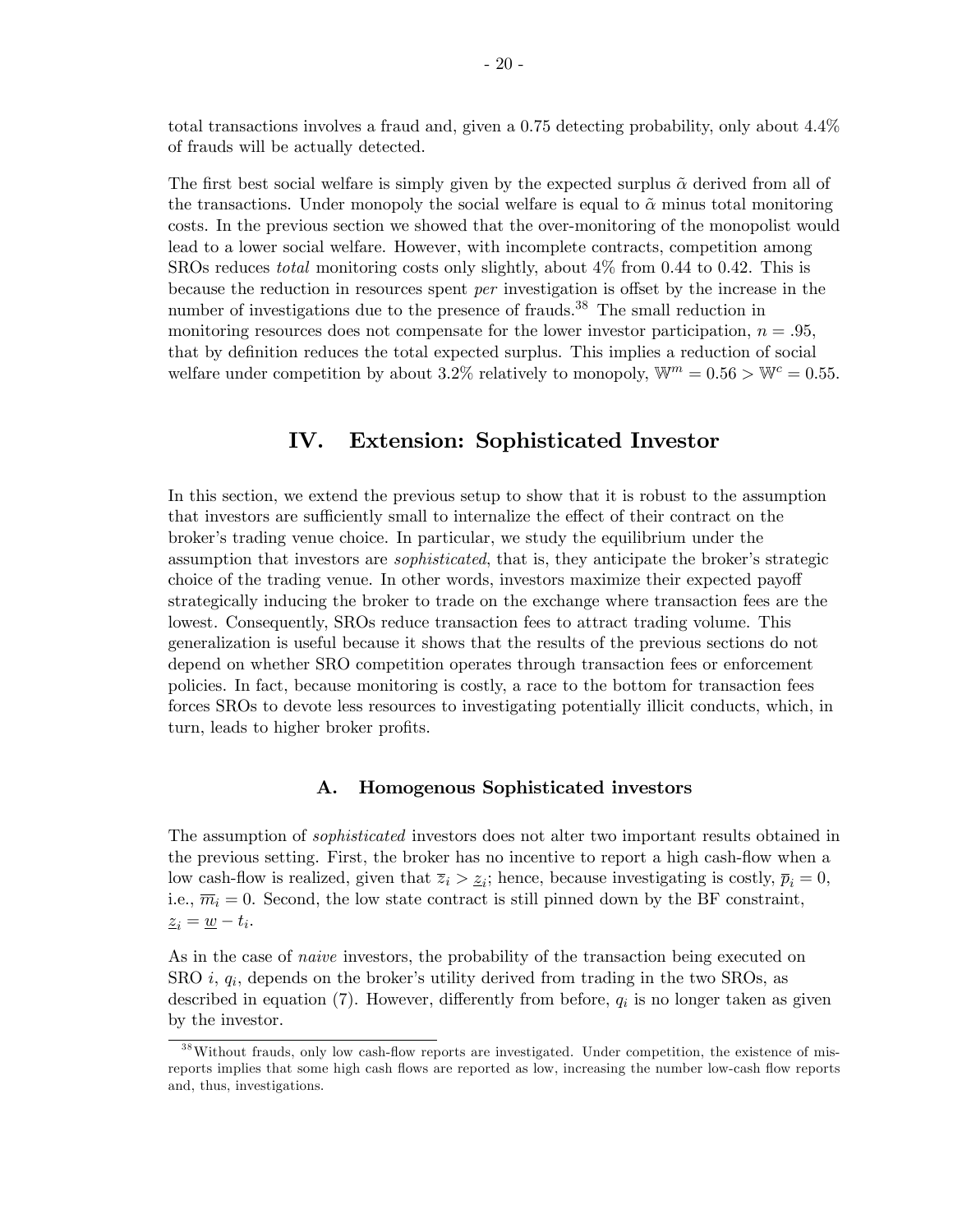For convenience, we formulate the investor's decision problem as a function of the broker's compensation,  $\rho$ :

$$
\max_{\rho_i, q} = E[W] - q_1[(1 - \pi)\rho_1 + t_1] - (1 - q_1)[(1 - \pi)\rho_2 + t_2]
$$
\n
$$
q_i \rho_i \ge q_i \hat{\rho}_i
$$
\n
$$
q_1 = \begin{cases}\n1, & \rho_1 \ge \max\{\rho_2, \hat{\rho}_2\} \\
1/2, & \rho_1 = \rho_2 \\
0, & \rho_2 \ge \max\{\rho_1, \hat{\rho}_1\},\n\end{cases}
$$
\n(21)

where  $\hat{\rho}_i \equiv (\overline{w} - \underline{w})\frac{\psi}{\underline{m}}$  $\frac{\psi}{m_i}$  is the broker's expected return from misreporting on the SRO  $i^{.39}$ We can now state the following proposition that describes the investor optimal contract.

**Proposition 11** The optimal contract for a sophisticated investor with no uncertainty regarding the SRO's monitoring technology,  $a = 0$ , is

$$
[\rho_1, \rho_2] = \begin{cases} [(\overline{w} - \underline{w}) \max_i \{\frac{\psi}{m_i}\}, 0], & t_1 < t_2 \\ [(\overline{w} - \underline{w}) \max_i \{\frac{\psi}{m_i}\}, (\overline{w} - \underline{w}) \max_i \{\frac{\psi}{m_i}\}], & t_1 = t_2 \\ [0, (\overline{w} - \underline{w}) \max_i \{\frac{\psi}{m_i}\}], 0, & t_1 > t_2 \end{cases}
$$
(22)

and

$$
q_1 = \begin{cases} 1, & t_1 < t_2 \\ 1/2, & t_1 = t_2 \\ 0, & t_1 > t_2 \end{cases}
$$
 (23)

The intuition for Proposition 11 is that *sophisticated* investors can affect the broker's trading choice by differentiating the compensation offered to the broker to trade on one SRO relatively to the other. In particular, to induce the broker to trade on the exchange with the highest monitoring, the *sophisticated* investor needs to offer a contract whose compensation is no lower than the maximum profit the broker could obtain by misreporting on each SRO. Hence, the lower bound for the broker's compensation is set equal to the compensation he expects by choosing the SRO with the lowest enforcement.

On the other hand, transaction fees are ultimately paid by the investors and thus affect their expected return. Consequently, it is optimal for the investor to induce the broker to trade on the SRO with the lowest transaction fees. In fact, by comparing how trading volume is determined in presence of sophisticated investors (proposition 11) with naive investors (see equation 9), we note that in proposition 11  $q$  is a function of the transaction fees instead of the monitoring resources.

The investor's participation constraint depends on the SRO in which the trade takes place. We can write it as:

$$
(CIR): t_i + (1 - \pi) \max_i \{\hat{\rho}_i\} \leq \tilde{\alpha}, t_i < t_{i^*}.\tag{24}
$$

 $39 \text{In writing } q_1$ , we have assumed that for the same expected utility the broker prefers a truthful report. For convenience, we remind that the unconditional expected cash-flow is  $E[W] = \pi \overline{w} + (1 - \pi) \underline{w}$ . Finally, the investor objective function already includes the result  $\underline{z}_i = \underline{w} - t_i$ .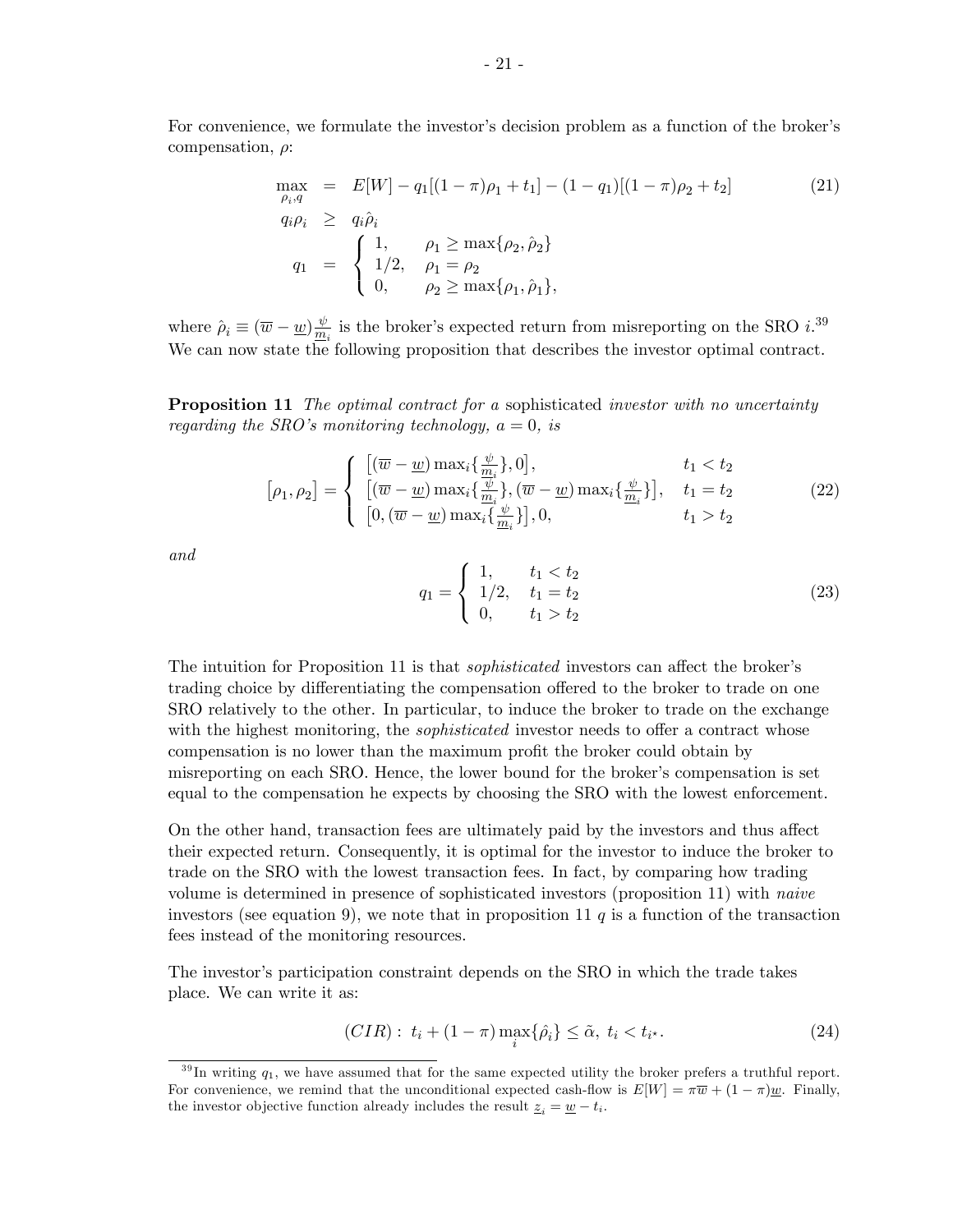In addition, each SRO's problem is to maximize its profits taking the enforcement policy and transaction fee of the competitor as given. Hence, SRO 1 maximizes  $q_1(t_1 - \pi c m_1)$ , given  $q_1$  as described in proposition 11 and the CIR (equation 24). The next proposition describes the symmetric equilibrium.

**Proposition 12** In presence of sophisticated investors, there exists a unique symmetric equilibrium with  $q = 1/2$ ,  $t_1 = t_2 = t$ , and  $\underline{m}_1 = \underline{m}_2 = m$ , where m and t must satisfy

$$
\pi cm + (1 - \pi)(\overline{w} - \underline{w})\frac{\psi}{m} = \tilde{\alpha}
$$
  

$$
t = \pi cm.
$$

We have obtained the same equilibrium values as in the basic model with *naive* investors. The intuition is that competition, through monitoring or transaction fees, drives SROs<sup>7</sup> profits to zero. Moreover, it is never optimal for an SRO to leave slackness in the investors' participation constraint (CIR), i.e., SROs minimizes monitoring resources, thus, boosting brokersícompensation and reducing investorsísurplus. The two condition, CIR binding and zero profits, are the same in the case of both *sophisticated* and the *naive* investors.

Introducing uncertainty over  $\psi$  leads to results very similar to the one described in Table 1. The intuition is the same as the one just given: the means of competition is irrelevant. However, since there is no closed-form solution to the investor problem we have relegated the description and numerical solution of this further extension to Appendix B..

# V. Conclusions

We have modified extended the hierarchical costly state verification framework used by De Marzo et al. (2005) to analyze the effect of competition among Self Regulatory Organizations (SROs) such as stock exchanges. Competition among for-profit SROs implies a reduction in both transaction fees and resources devoted to monitor and investigate brokers' trading activity. While lower fees benefit investors, reduced monitoring resources advantage brokers by increasing their information rent. In this framework competition is welfare enhancing, compared to monopoly, because a for-profit monopolist SRO would waste resources by over-monitoring brokers to reduce their information rent to its own advantage. When we relax the assumption of complete contracts, however, we demonstrate that competition among exchanges reduces total welfare relatively to monopoly. The result is driven by the reduction in enforcement policy and, consequently, by the presence of brokers' fraud in equilibrium: first, this causes an overall decline in investors' participation, and by definition in total trading volume; second, due to the higher number of misreports, there is a waste of resources due to the increased number of investigations and the associated legal and opportunity costs.

Finally, results are robust to different assumptions on the investor's ability to influence the broker's trading venue choice. In the main setup we assume that investors are *naive*, in the sense they do not internalize the effect of their actions on the broker's choice of the trading venue. When we extend the model to include sophisticated investors, fees are the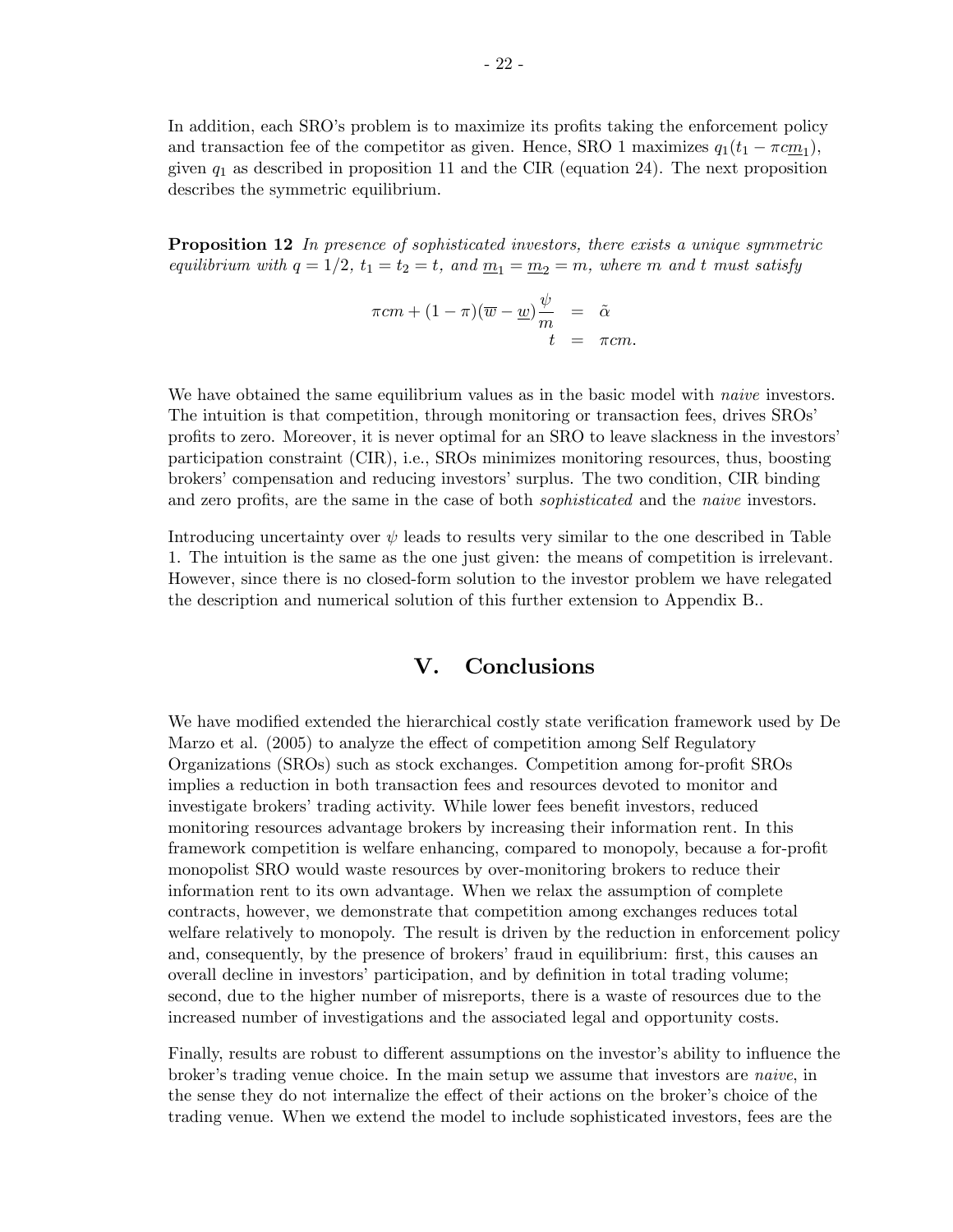means of competition used by SROs to gain market share and attract trading volume. However, the reduction in the SROs revenues due to lower fees forces SROs to relax their enforcement policies making this equilibrium observationally equivalent to the one where SROs compete through enforcement policies.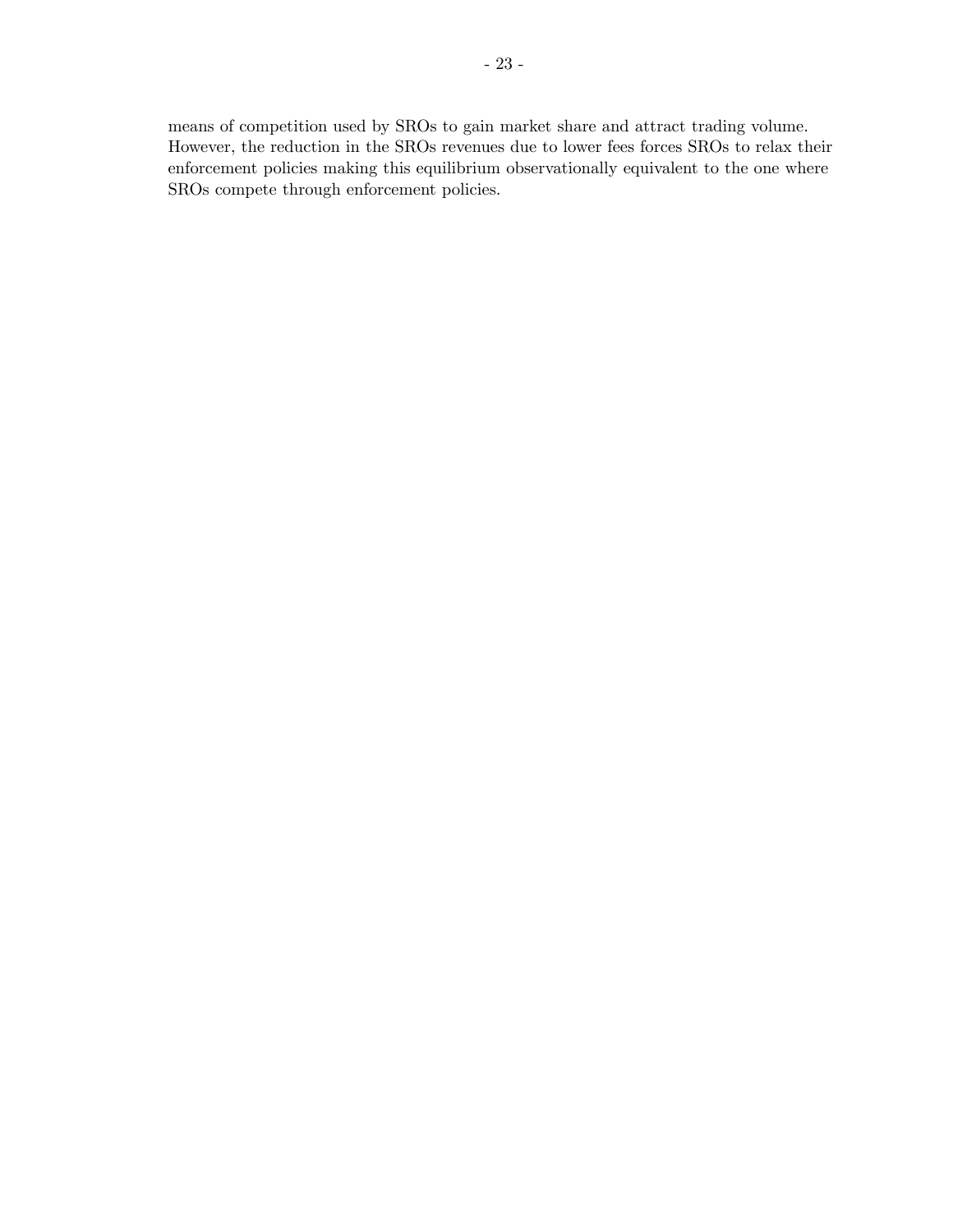# Appendices

## A. Appendix 1

Here we present the proofs of the lemmas and propositions stated in the text.

**Proof of Lemma 1.** First of all we show that  $r(\underline{w}) = \underline{w}$ . Given  $\overline{z}_i \geq \underline{z}_i$  if  $r(\underline{w}) = \overline{w}$ , BF constraints would imply that  $\overline{z}_i \leq \underline{w} - t_i$  which cannot be an equilibrium when  $\alpha > \underline{w}$ . Given  $r(\underline{w}) = \underline{w}$ , by the same argument, it must be that, in equilibrium,  $\overline{z}_i > \underline{z}_i$ , for some  $i$  (no pooling).

When  $r(\underline{w}) = \underline{w}$ , the low cash-flow BF constraint implies  $z_i(\underline{w}) \leq \underline{w} - t_i$ ;  $\forall q_i > 0$ , investors' expected returns are strictly increasing in  $z_i(w)$ , hence,  $z_i(w) = w - t_i$  must be the unique solution of the investor's problem. When  $q_i = 0$ ,  $z_i(\underline{w}) = \underline{w} - t_i$  is clearly still a solution.

**Proof of Lemma 2.** By contradiction assume  $(\underline{m}_1, x_1, t_1)$  is such that  $x_1 < x_1^{max}$ , for some given  $(\underline{m}_2, x_2, t_2)$ . Take a new triple  $(\underline{m}'_1, x'_1, t'_1)$  such that  $x_1 < x'_1 \leq x_1^{max}$  and  $\underline{m}_1 < \underline{m}_1$ . It is clearly true that  $t'_1 = t_1$  is feasible for SRO 1. We want to show that we can find some x and m such that  $q' = q$ . To show this is sufficient to demonstrate that the  $(BIC)$ <sup>i</sup> is equivalent to the previous (BIC). From equation (2) we realize that this is easily accomplished by setting  $\underline{m}'_1$  such that  $(1 - \psi/\underline{m}_1)x_1 = (1 - \psi/\underline{m}'_1)x'_1$ . This guarantees that the investor is solving the same problem. Hence, given that  $q' = q$ ,  $t'_1 = t_1$  is generally feasible, and  $\underline{m}_1' < \underline{m}_1$ , it must be that  $(\underline{m}_1, x_1, t_1)$  does not maximize SRO 1 profits.

Proof of Proposition 3. Given that the revelation principle holds, the BIC constraint has to be satisfied. Since the broker's compensation for trading on either SROs are independent, the BIC constraint will hold with equality for  $\tilde{q}_i \in (0, 1)$  for both SROs. This uniquely determines  $\overline{z}_i$  when  $\tilde{q}_i > 0$ . When  $\tilde{q}_i = 0$  the choice of  $\overline{z}_i$  becomes irrelevant, however, we can still determine  $\overline{z}_i$  using the BIC constraint.

**Proof of Proposition 4.** The CIR is always binding. Say  $q \geq 1/2$  and the CIR is not binding. Given SRO 2 actions  $\exists t'_1 > t_1$  and  $\underline{m'_1} = \underline{m_1}$  such that the CIR is still satisfied,  $q' = q$ , and SRO 1 enjoys higher revenues and the same costs.

SROs' profits must be zero. Say SRO 1 enjoys strictly positive profits and  $q = 1/2$  (we only prove the most interesting case).<sup>40</sup> We must have  $\underline{m}_1 = \underline{m}_2$ , as a matter of exposition let us choose  $t_1 > t_2$ —i.e., SRO 1 makes more profits. By continuity,  $\exists$  neighborhood I of  $(m, t)$  such that unit profits are strictly positive; hence,  $\exists$  some  $\underline{m}'_2 < \underline{m}_1$  and  $t'_1 \le t_1$  such that the CIR is still satisfied and  $(\underline{m}'_2, t'_2) \in I$ .

The symmetric equilibrium is unique.<sup>41</sup> The CIR, combined with the zero profit condition, implies  $\pi cm - \tilde{\alpha}m + (1 - \pi)(\overline{w} - w)\psi = 0$ . There are two candidate solutions,  $m^{(1)}$  and  $m^{(2)}$ . Say  $m^{(1)} < m^{(2)}$  then  $m^{(2)}$  is not a solution. It would be optimal to reduce both the monitoring and the transaction fee (see monopolist case and figure 1).  $\blacksquare$ 

**Proof of Proposition 5.** The proof of proposition (5) is simple and thus omitted.  $\blacksquare$ 

<sup>&</sup>lt;sup>40</sup>The case  $q_i = 1$  is straightforward. SRO i' would be better off choosing  $(\underline{m}_{i'}, t_{i'}) = (\underline{m}_i, t_2)$  and getting half the profits of SRO 1.

<sup>&</sup>lt;sup>41</sup>It is always possible to have an equilibrium in which  $q = 1$  or  $q = 0$ , the CIR is satisfied and there are zero profits.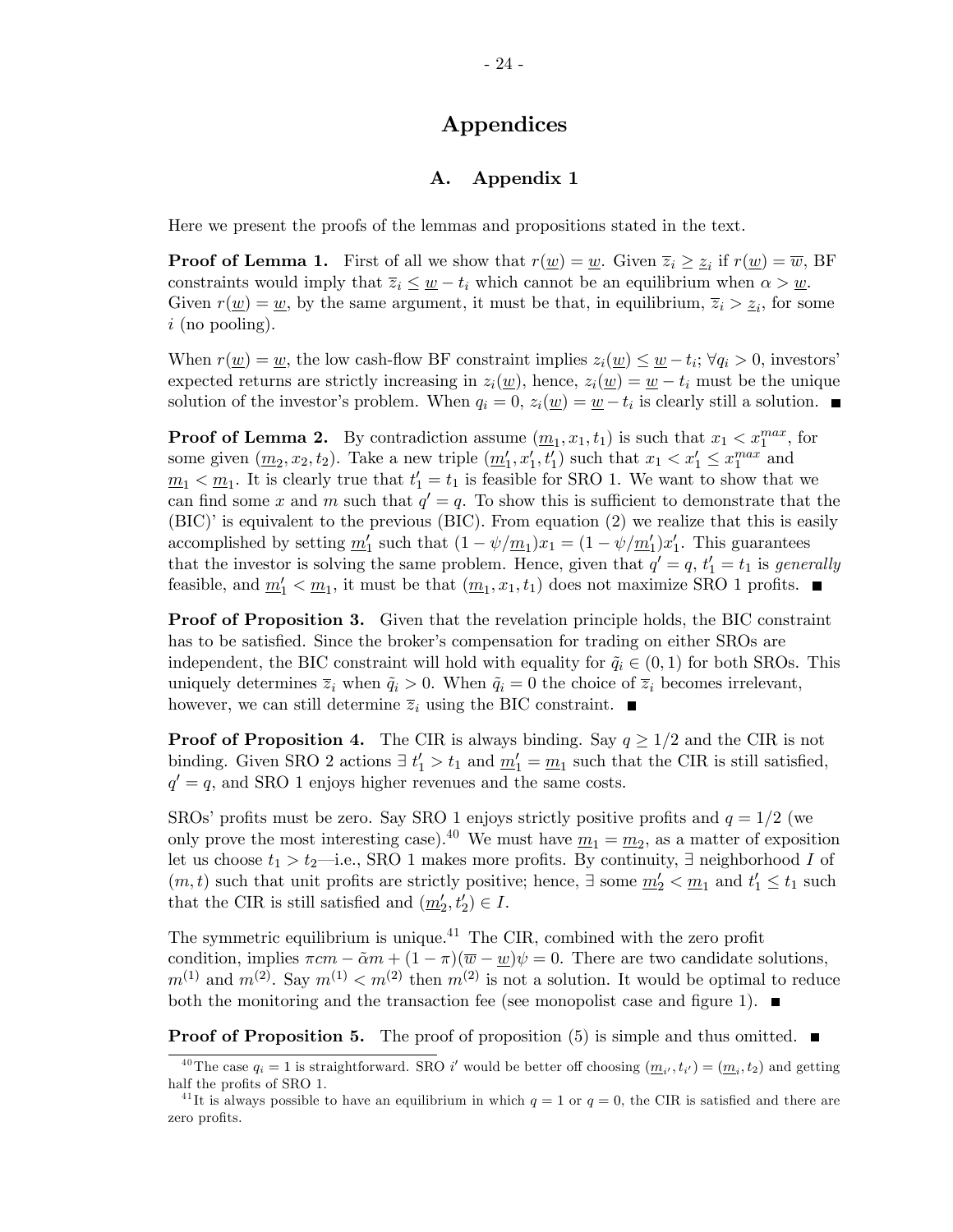**Proof of proposition 6.** We focus on the case where  $\underline{m}_i \geq \psi + 2a$  i = 1, 2, this guarantees that

$$
E_j\big[\max\{1-\Psi/\underline{m}_i,0\}|\Psi>v_i(\overline{z})\big]=1-E_j[\Psi|\Psi>v_i(\overline{z})]/\underline{m}_i.
$$

We will use the general result that  $E[x|x > a] = \int_a^{\infty} u f(u) du/(1 - F(a))$ . We first find the interior solution,  $0 < F < 1$ , by applying the calculus of variations. We can cast the investor  $j$  problem as (we drop subscripts  $i$  and  $j$ )

$$
\max_{\overline{z}} F(v(\overline{z}))\overline{z} + [1 - F(v(\overline{z}))][(1 - \gamma)x + \underline{z}] - (1 - \gamma)x[G(b) - G(v(\overline{z}))]/\underline{m}
$$

where  $b = \psi + 2aj$ . We have defined  $g(u) \equiv uf(u)$  to have  $\int_v^b uf(u)du = G(b) - G(v)$ . Finally, taking derivatives with respect  $\overline{z}$  and recalling that  $v' = -m/x$ ,  $F' = v'f$  and  $G' = v'vf$ , we find the necessary optimality condition for an interior solution satisfies  $\gamma(m-v)f(v) = F(v)$ . Substituting the functional forms of the uniform distribution we have

$$
\rho = (\overline{w} - \underline{w}) \Big[ \frac{\gamma}{1 + \gamma} + \frac{\tilde{\psi}_j - a}{(1 + \gamma)\underline{m}} \Big]
$$

For the boundary cases, note that  $\rho = (\psi + 2a_j)/m$  is the solution obtained imposing  $F = 1$ , while imposing  $F = 0$  makes the investor's return independent of  $\overline{z}$ .

**Proof of Proposition 8.** Using proposition 6, we can write investor j's expected profit, given by  $(15)$ , as a function of the SRO's announced enforcement policies and transaction fees, and the expectation over  $\Psi$ . Because investors area ranked according to  $\tilde{\psi}_j$ , it is

convenient to express the expected profit as a function of  $\tilde{\psi}_j$ :  $A\tilde{\psi}_j^2 - 2BA\tilde{\psi}_j + CA$ , where A, B, and C are functions of  $\underline{m}_i$  and  $t_i$ :  $A = (1 - \pi)(1/m_2 + 1/m_1)\gamma^2/a/k/(1+\gamma)/8;$  $B = 2m_1m_2/(m_1 + m_2) + a(2\gamma^{-2} - 1);$   $C = 8a(k/(1 - \pi)/\gamma^2(\underline{w}\gamma + \overline{w} - (1 + \gamma)(\alpha + t_1/2 +$  $(t_2(2)) - 0.5 - \pi/(1 - \pi)/\gamma^2)m_1m_2/(m_1 + m_2) + m_1m_2 + a^2$ ; where  $k = 1/(\overline{w} - \underline{w})$ .

The investor participation constraint requires that  $A\tilde{\psi}_j^2 - 2B A \tilde{\psi}_j + CA - \alpha \ge 0$ . Hence, equating this last object to zero determines a cut-off value,  $\bar{\psi}^n$ , above which no investor participates. The cut-off value is the solution of the quadratic equation in  $\tilde{\psi}$ ; i.e.,  $\psi^n = B - \sqrt{B^2 - C}$ . Because investors with  $\tilde{\psi}_j > \bar{\psi}^n$  do not participate, we can determine total participation by integrating over  $j$  up to the cut-off investor gives  $n = \min\{\max\{1/2 + \frac{\bar{\psi}^n - \psi}{2a}, 0\}, 1\}.$ 

Proof of proposition 9. The interior solution of the constrained maximization of (20) subject to equations (9), (18) and (19) parameterized with respect  $m_2$  and  $t_2$  delivers the stated proposition.

**Proof of Proposition 10.** The optimal investor contract is given by  $\overline{z}_j = \overline{w} - \rho_j - t$ , where the broker's compensation has been defined as

$$
\rho_j = (\overline{w} - \underline{w}) \min \{ \frac{\gamma}{1 + \gamma} + \frac{\tilde{\psi}_j - a}{(1 + \gamma)m}, \frac{\tilde{\psi}_j + a}{m} \}.
$$

The incentive power of the contract is given by  $v_j = \underline{m}\rho_j(\overline{w} - \underline{w})^{-1} = \min\{\frac{\gamma\underline{m} + \tilde{\psi}_j - a}{1 + \gamma}, \tilde{\psi}_j + a\}$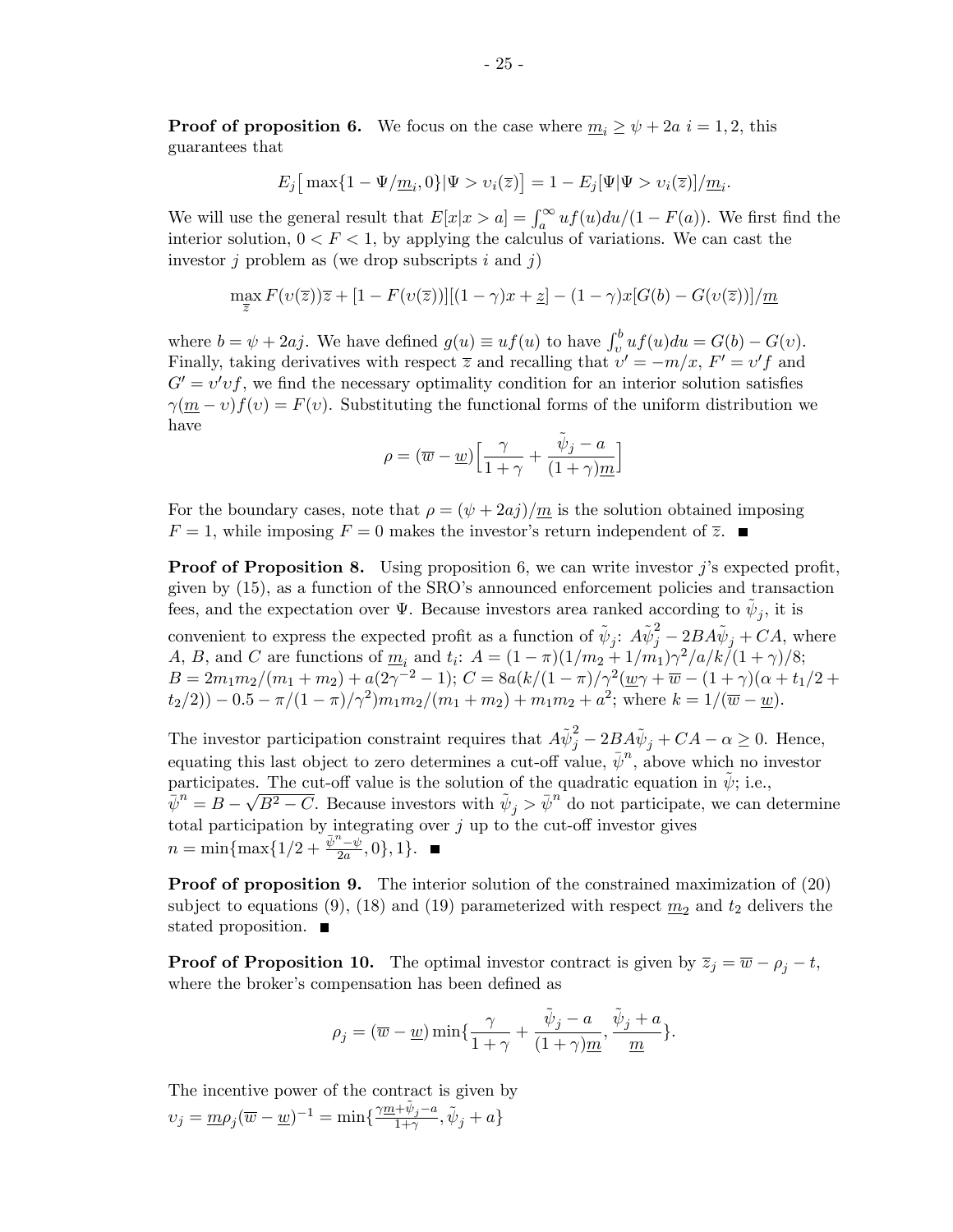Assume that  $\underline{m} > \psi + 2a/\gamma$ , then we have  $\rho_j = \frac{\tilde{\psi}_j + a}{m}$  $\frac{j+a}{m}(\overline{w}-\underline{w})$  and  $v_j = \tilde{\psi}_j + a, \forall j \in [0,1].$ This also implies that  $\tilde{s}_j = 1$  and  $\phi = 0$  (no frauds). Integrating over investors, we find the participation  $n = \frac{\tilde{\alpha} - t}{\overline{m} - u}$  $\overline{w} - \underline{w}$  $\frac{(\overline{w}-\underline{w})m}{\overline{w}}$  $\frac{(w-w)m}{2a(1-\pi)-\psi/2a}$ . The SRO's problem reduces to maximize  $n(t-\pi c m)$ , with  $0 \le n \le 1$ . When  $n = 1$  we have the result of the proposition. Notice that for  $n \in [0, 1]$  optimality implies  $t = \tilde{\alpha} - \pi c \underline{m}$ . We can rewrite the problem as a one-variable maximization problem and the condition  $\frac{\tilde{\alpha}^2}{1-\pi} > 4(\overline{w} - \underline{w}) \frac{(\psi+3)^2}{\psi+2a}$  $\frac{\psi+3}{\psi+2a}\pi c$  is determined by requiring the Lagrange multiplier on  $n \leq 1$  to be strictly positive.

**Proof of proposition 11.** Set  $q = 1$ . It must be  $\rho_1 \ge \max\{\rho_2, \rho_2\}$ . Conditioned on  $q = 1$ , the BIC implies  $\rho_1 \geq \hat{\rho}_1$ . Because the investor wants to minimize the broker's compensation, it is optimal to choose  $\rho_2 < \rho_1$ , say  $\rho_2 = 0$ , and  $\rho_1 = \max{\rho_1, \rho_2}.$ Disregarding the common constant term, the investor's profits are  $\mathcal{E}_{q=1} = -t_1 - (1 - \pi) \max{\{\hat{\rho}_1, \hat{\rho}_2\}}$ . The case for  $q = 0$  is symmetric and the investor's profits are  $\mathcal{E}_{q=0} = -t_2 - (1 - \pi) \max{\{\hat{\rho}_1, \hat{\rho}_2\}}$ . If  $q = 1/2$ , it must be that  $\rho_1 = \rho_2$ , hence  $\rho_i = \max{\{\hat{\rho}_1, \hat{\rho}_2\}}$  and investor's profits are  $\mathcal{E}_{q=1/2} = -(t_1 + t_2)/2 - (1 - \pi) \max{\{\hat{\rho}_1, \hat{\rho}_2\}}$ . simple comparison of the profits for the three cases,  $q = \{1, 0, 1/2\}$  delivers the result of the proposition.  $\blacksquare$ 

**Proof of proposition 12.** The CIR is always binding. Define the SRO's profit as  $F$ , say  $q \geq 1/2$ , and assume that the CIR is not binding. SRO 1 can choose a strategy  $(t'_1, \underline{m}'_1)$  where  $\underline{m}'_1 < \underline{m}_1$  and  $t'_1 = t_1$  such that  $q' = q$  and  $F'_1 > F_1$ . (The same logic holds for  $q \leq 1/2$ .)

 $F_i > 0$  is not an equilibrium. Say  $q \ge 1$  and  $F_1 > 0$  is an equilibrium. SRO 2 can choose  $t_2' = t_1 - \epsilon$ , with  $\epsilon > 0$  arbitrarily small, such that  $q = 0$ . By continuity of  $F_i$  with respect to t and  $m, \exists \underline{m'_2} < \underline{m_1}$  such that  $F_2 > 0$  and the CIR is still satisfied.

## B. Appendix 2

In this appendix we consider the case of imperfect knowledge of the monitoring technology, i.e.,  $a > 0$ , when investors are *sophisticated*.

In this case, it is also possible to show that the optimal low-cash flow contract is the same as in the other cases,  $\underline{z}_i = \underline{w} - t_i$ , and that the penalty is set at the maximum; however, the investor's objective function cannot be written in a closed form. In fact, given the investor *j* information set  $\Omega_j$ , the expected trading choice  $E(q|\Omega_j)$  depends on the investor j probability distribution over  $\Psi$ , as well; in particular, it may well be that  $Cov(q, \Psi | \psi \leq v_j, \Omega_j) \neq 0$ , which makes it hard to obtain a simple expression for the investor expected return. Hence, we cast the investor  $j$ 's problem in a very general form as maximizing  $E(z|\Omega_j)$ , subject to the broker's optimal reporting strategy and trading choice, and given the announced enforcement policies and transaction fees.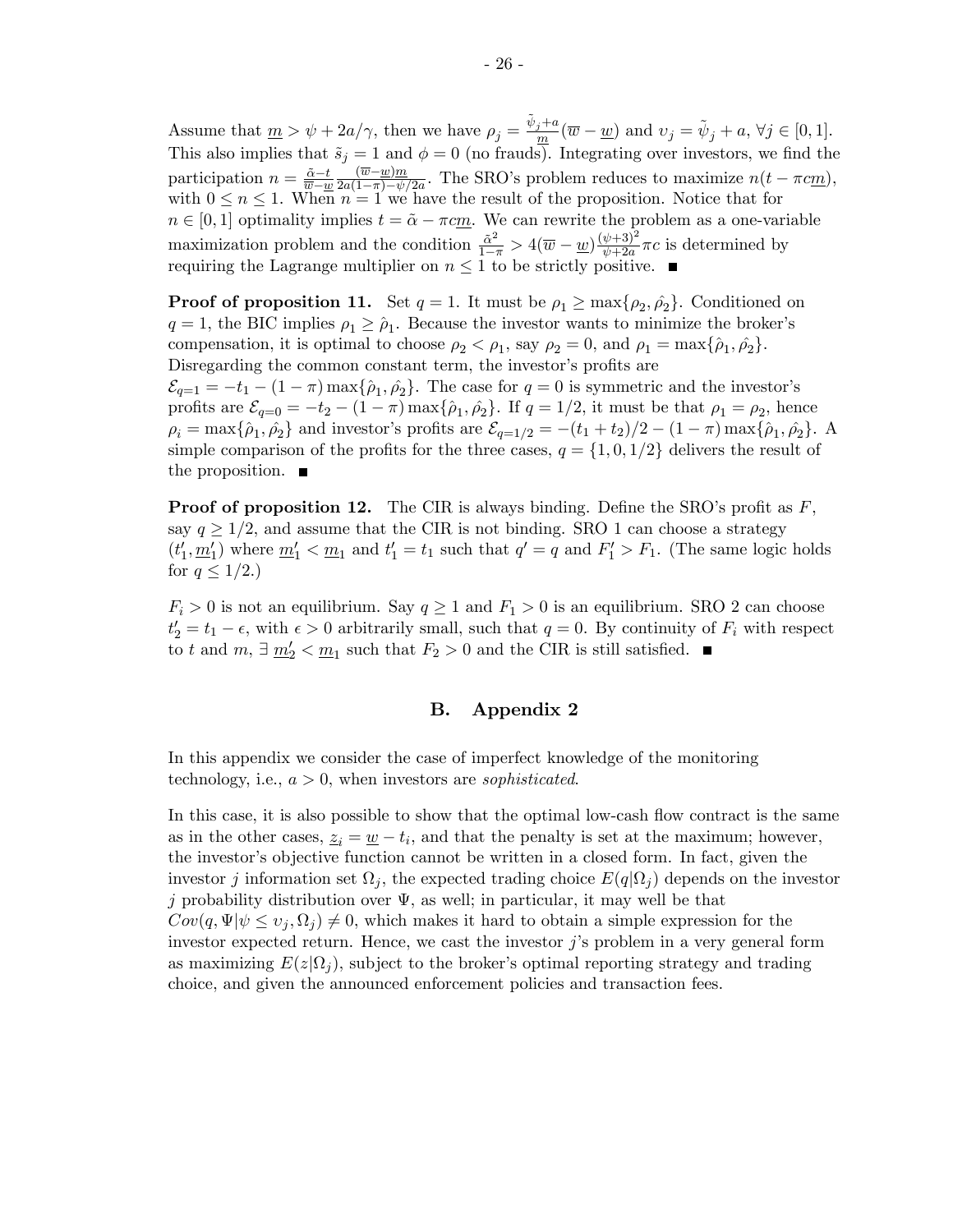#### 1. The SROs' Problem

Even if we have no closed form solution for the investors' problem, the SROs' best response problem is analogous to the one described in section A..

The unit (per transaction) profits are the difference between the transaction fee  $t$  and the expected monitoring cost in case the high state is reported,  $Emc$ .

SRO *i* chooses an enforcement policy and transaction fee  $(p_i, x_i, t_i)$ , anticipating the customer's and broker's response and taking the actions of SRO  $i^*$ ,  $(m_{i^*}, x_{i^*}, t_{i^*})$  as given. Total profits are equal to unit profits times the SRO's trading volume.

It is useful to define the set of broker-investor pairs for which a contract is actually signed, given an enforcement policy and a transaction fee  $(m_i, t_i, \underline{m}_{i^*}, t_{i^*})$ , as:

$$
N = \{j : \mathcal{E}_j(m_i, t_i, \underline{m}_{i^*}, t_{i^*}) \ge \alpha\} \subseteq [0, 1].
$$

where  $\mathcal{E}_j$  is the investor j expected profit. The variable N summarizes the investors' participation constraint (CIR) and is affected by the enforcement policy and transaction fees chosen by the two SROs.

We define the set of contracts that are not incentive compatible

$$
\Phi_i = \{j : \upsilon_j(z) \ge \psi\} \subseteq [0,1].
$$

Let  $\mathbb{I}_S$  be the characteristic (indicator) function of a generic set S and  $\Omega_o$  represents the  $SRO$  information set. The problem of the  $SRO$  i with a linear monitoring cost function  $C(m) = cm$  can be written as

$$
\max_{\underline{m},t} \quad E\Big[\int_0^1 q_i^j(\underline{m}_i,t_i;\underline{m}_{i^\star},t_{i^\star})[t-(1+\mathbb{I}_{\Phi_i}(j))\underline{c}\underline{m}]\mathbb{I}_N(j)dj|\Omega_o\Big] \tag{25}
$$

Because the problem does not have a closed form solution, we only report the result of the simulation exercise. Table 2 compares the result obtained for *sophisticated* investors with the ones obtained for naive investors. In our parameterized exercise, results are qualitatively the same. This suggests that, even when heterogenous investor beliefs are introduced, the means of competition, either monitoring or transaction fees, is not relevant for the equilibrium determination—as we have shown in the previous section for homogenous investors.<sup>42</sup>

In Table 2 we compare the results for sophisticated heterogenous investors with the ones obtained for naive investors in Table 1. Most of the differences are due to approximation errors of the algorithm used for solving the sophisticated investor equilibrium.

 $42$ The numerical algorithm is computationally demanding. The two-dimension best response functions are approximated by Chebyshev polynomials of 12th order. A fixed point is searched in a neighborhood of the naive solution.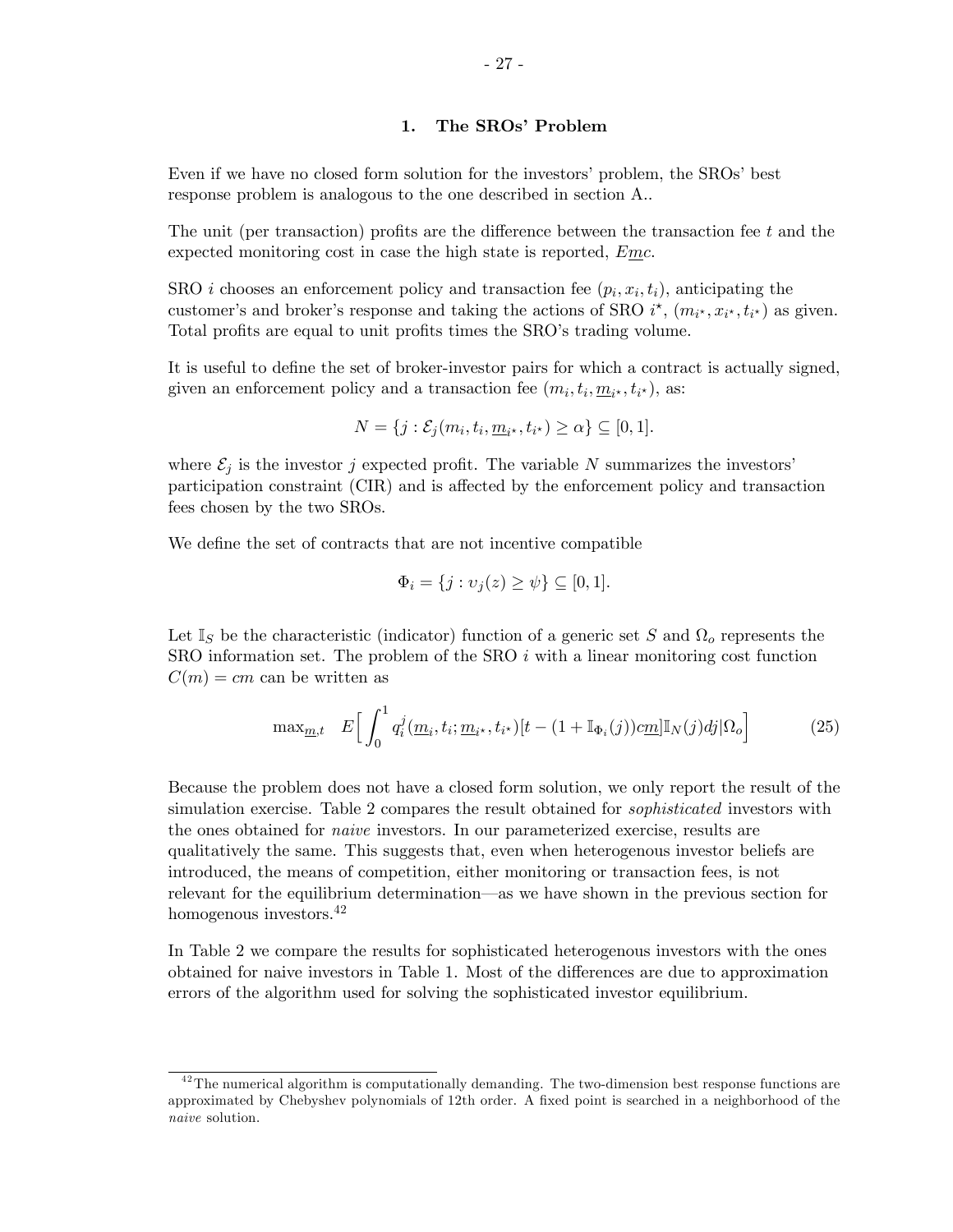Table 2. Naive vs Sophisticated

| Description                                    | Sophisticated | Naive    |
|------------------------------------------------|---------------|----------|
| Detecting Probability                          | 0.75          | 0.75     |
| Transaction Fee over Average Transaction Value | $0.39\%$      | 0.41%    |
| Total Volume $(n)$                             | .960          | 0.955    |
| Total Frauds                                   | 0.055         | 0.059    |
| SROs' Profits                                  | $\theta$      | $\Omega$ |
| SRO 1 Market Share                             | 50%           | $50\%$   |
| Brokers' Average Profits                       | 0.523         | 0.524    |
| Investors' Actual Average surplus              | n.a.          | 0.047    |
| Investors' Expected Average surplus            | 0.048         | 0.046    |
| <b>Total Monitoring Costs</b>                  | 0.424         | 0.421    |
| Welfare                                        | 0.548         | 0.545    |

The average investor surplus is defined as the difference between average investor expected (actual) profits and the reservation profit. Parameters are such that  $\overline{w}/\underline{w} - 1 = 2.5\%$ ,  $\alpha/\underline{w} - 1 = 1\%$ ,  $\pi = 20\%$ ,  $\psi = 10$ ,  $c=0.04,\, \gamma=6\%,$  and  $a/\psi=10\%.$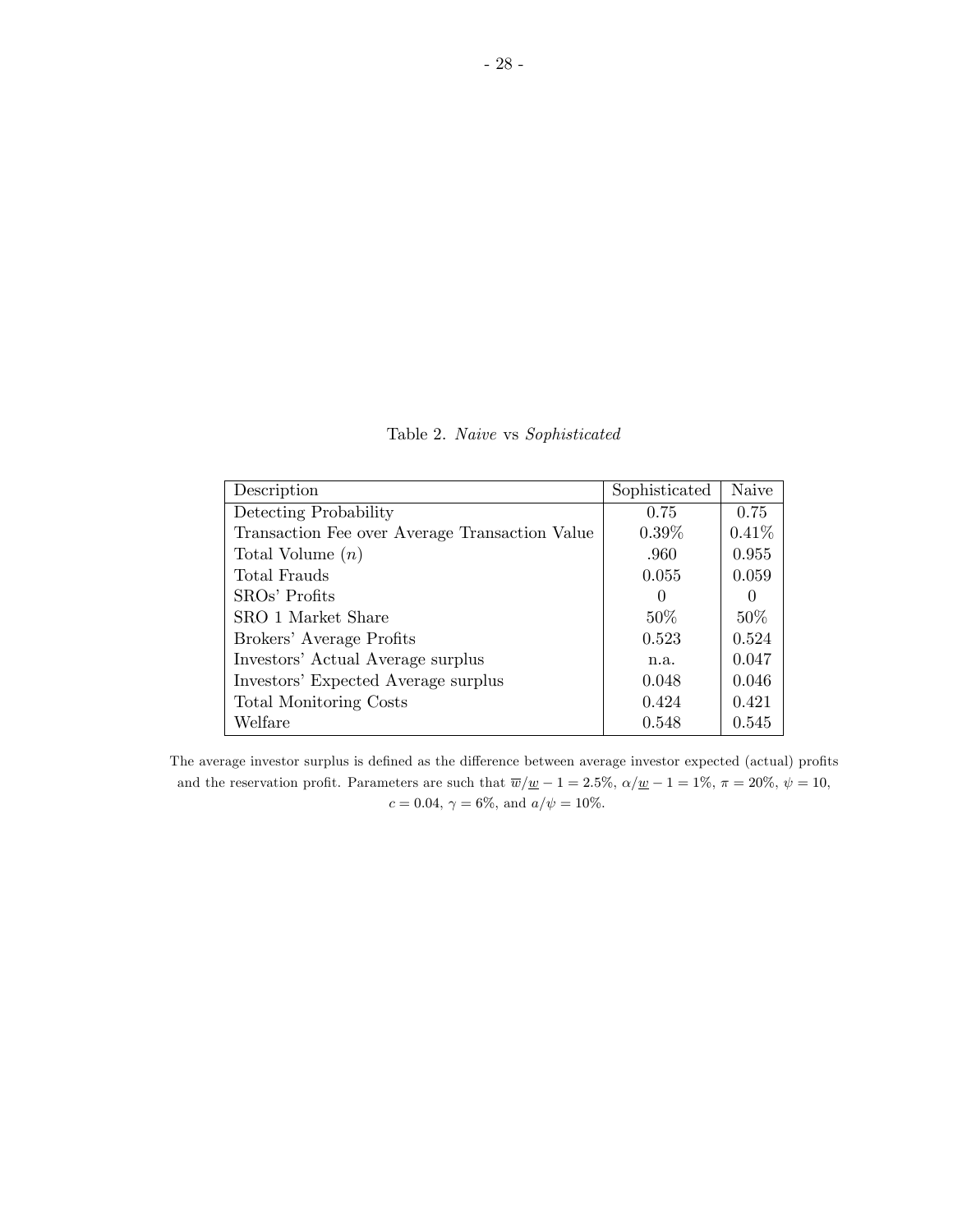Figure 1: Competitive versus Monopolistic Equilibrium



Equilibrium in the space  $(m, t)$ , top panel and  $(p, t)$ , lower panel. M and N represent the equilibrium in the monopoly and competitive case, respectively.